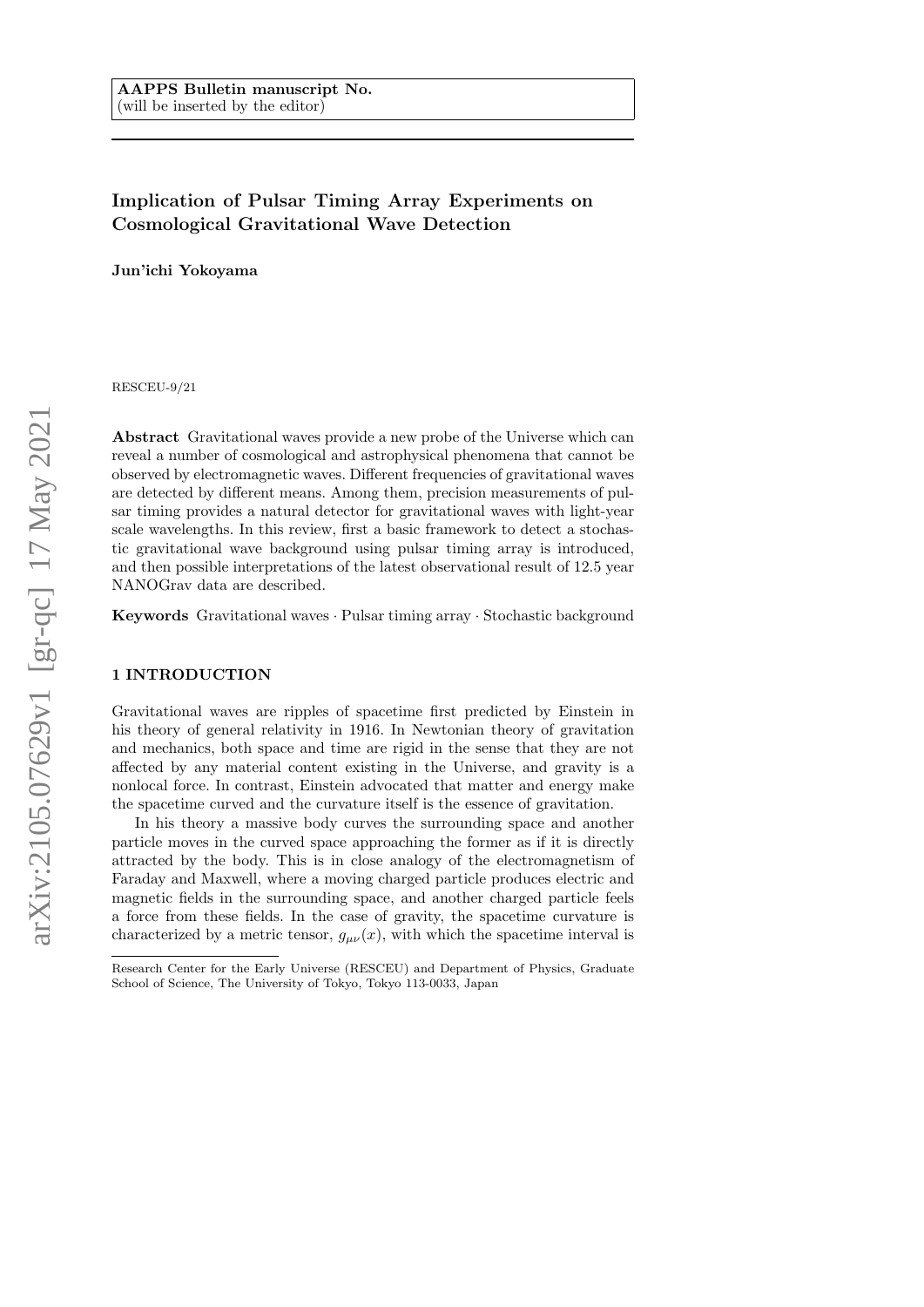expressed as  $ds^2 = g_{\mu\nu}(x)dx^{\mu}dx^{\nu}$  where repeated Greek indices are summed over spacetime coordinates 0 to 3. Without any gravitational effect,  $g_{\mu\nu}(x)$ coincides with the Minkowski metric  $\eta_{\mu\nu} = \text{diag}(-1, 1, 1, 1)$ , taking the speed of light unity.

Gravitational waves can be expressed by a small perturbation around the Minkowski metric in terms of the transverse-traceless gauge as

$$
ds^{2} = -dt^{2} + \left(\delta_{ij} + h_{ij}^{TT}(t, \mathbf{x})\right) dx^{i} dx^{j}
$$
\n(1)

which satisfies  $\partial_i h_j^{TT} = 0$ ,  $h_i^{TT} = 0$ . Here repeated Latin indices are summed over the spatial coordinates 1 to 3. In the linearized weak-gravity limit of general relativity, the tensor perturbation  $h_{ij}^{TT}(t, \mathbf{x})$  satisfies the same wave equation as the electromagnetic field, which is also equivalent to the Klein-Gordon equation for a massless scalar field, so that the gravitational wave propagates with the speed of light.

One can easily see that propagating gravitational waves do not change the position of whatever body initially at rest whose motion obeys the geodesic equation:

$$
\frac{d^2x^{\mu}}{d\tau^2} + \Gamma^{\mu}_{\nu\sigma} \frac{dx^{\nu}}{d\tau} \frac{dx^{\sigma}}{d\tau} = 0, \quad \Gamma^{\mu}_{\nu\sigma} = \frac{1}{2} g^{\mu\rho} \left( \partial_{\nu} g_{\rho\sigma} + \partial_{\sigma} g_{\nu\rho} - \partial_{\rho} g_{\nu\sigma} \right) \tag{2}
$$

where  $\tau$  is the proper time. Since  $\Gamma_{00}^{i} = 0$  for the metric (1), a star or a particle initially at rest does not feel any acceleration by the tensor perturbation and so remains at rest. Thus the only effect gravitational wave causes is the change of the light path or distance between two objects at rest.

In the case of a ground-based detector such as the advanced LIGO (aLIGO) [\[1\]](#page-20-0) in USA, advanced Virgo (aVirgo) [\[2\]](#page-20-1) in Europe, and KAGRA [\[3\]](#page-20-2) in Japan, two reflective laser lines are set with a rectangular configuration whose interference measures modulations of their relative path length to detect gravitational waves. Their baseline is 3-4 kilometers long and these detectors are sensitive to gravitational waves in deca- to hecto-Hertz band.

While they were originally designed to detect gravitational wave event from binary neutron star coalescence, the first direct detection of gravitational waves, which was achieved by aLIGO on September 17, 2015, was from coalescence of two massive black holes around 30 solar mass [\[4\]](#page-20-3). Up to then, even the existence of such a massive black hole had not been appreciated in the community. This manifests another example of common practice of the history of astronomy that every time the mankind obtained a new means of observation, a new unexpected event had been discovered.

The first discovery of gravitational waves from binary neutron star coalescence was made on August 17, 2017 [\[5\]](#page-20-4) which led to joint observation of multiband photons ranging from gamma-ray to infrared [\[6\]](#page-20-5). We note that this epoch making discovery was successfully made only by the GstLAL pipeline jointly developed by Kipp Cannon at RESCEU and Chad Hanna at Penn State University among the six pipelines of gravitational wave burst detection at work.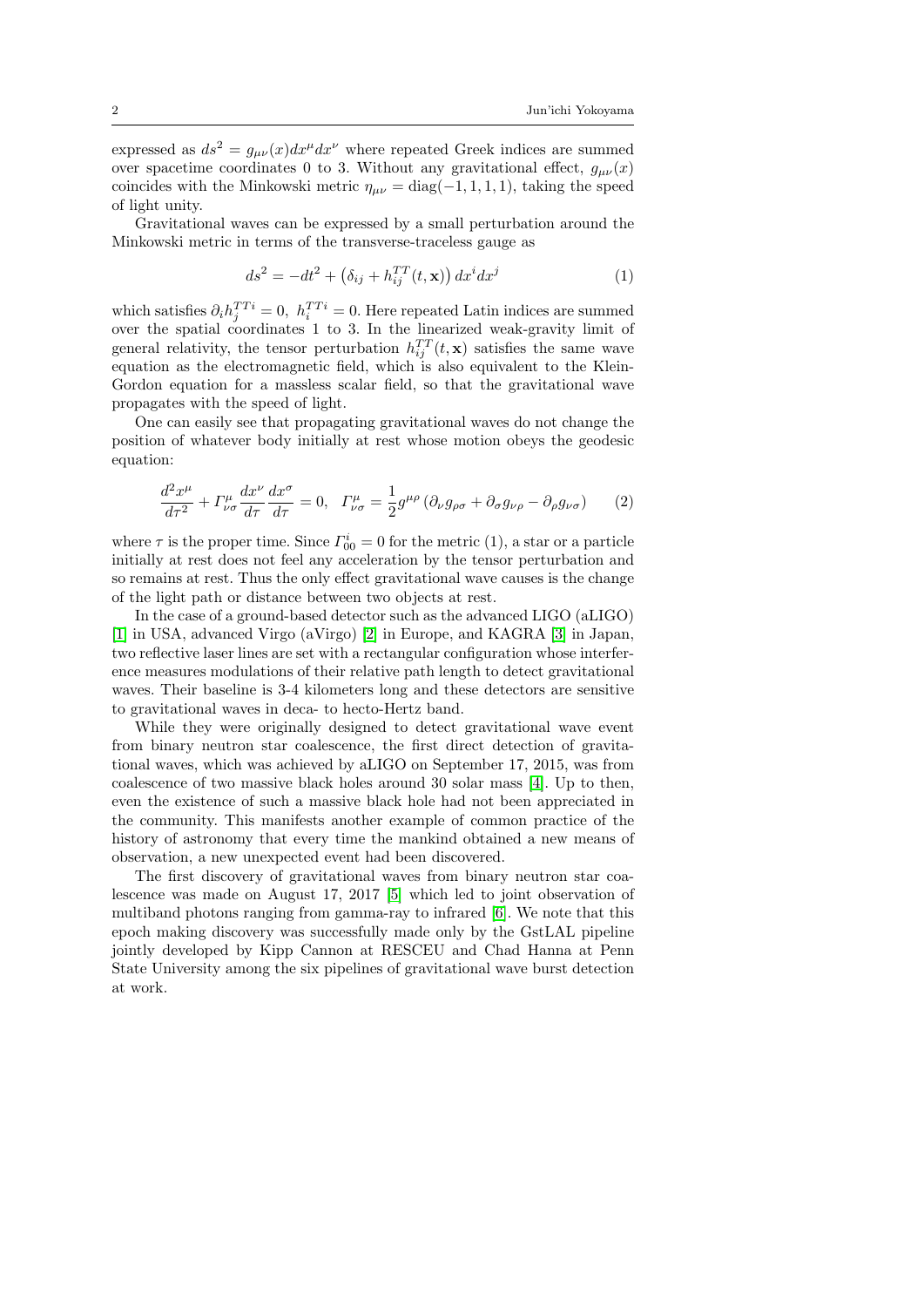In order to detect lower frequency gravitational waves by a laser interferometer, we must extend the baseline, which may be achieved by launching a set of three satellite to form a laser interferometer of triangular configuration. This idea was first put into serious investigation by the Laser Interferometer Space Antenna (LISA) project which aims at launching three spacecrafts separated by 2.5 million km in a triangular formation orbiting around the Sun following the Earth in the same orbit [\[7\]](#page-20-6). It will have the best sensitivity at milli-Hertz frequency range and can probe black holes with much larger masses than those discovered by aLIGO and aVirgo in the range  $10^{2-7}$  solar mass. The path-finder satellite was launched in December 3, 2015 which was one day after the centennial of the publication of the Einstein equation [\[8\]](#page-20-7). The satellite exhibited much better performance than originally planned providing a hope to launch the full mission in 2034 [\[9\]](#page-20-8).

DECIGO in Japan, on the other hand, sets a goal of the direct detection of the stochastic gravitational wave background which was produced quantum mechanically during inflation in the early Universe, observing a decihertz range of gravitational waves [\[10\]](#page-20-9). In fact, DECIGO will ultimately be able to measure the reheating temperature after inflation which indicates when the Big Bang happened [\[11\]](#page-20-10). While it has been shown that the baseline should be as long as 1500km with a Fabry-Perot cavity [\[12\]](#page-20-11), which induces a resonance of laser by reflecting the light many times by mirrors at both ends of the cavity, current plan under discussion is to realize its degraded version called B-DECIGO whose baseline is only 150km first which is still in a phase of conceptual study.

In contrast, Chinese space-based projects are advancing much more rapidly with two independent projects of space-based gravitational wave detection, namely, Taiji [\[13\]](#page-20-12) and TianQin [\[14\]](#page-20-13). Both projects have successfully launched the initial path finder satellites already.

The scope of this article is to focus on a set of gravitational wave detectors with by far the longer baseline prepared by nature, namely, timing observation of millisecond pulsars, or pulsar timing arrays.

Pulsars are rotating neutron stars with a strong magnetic field whose axis is not identical to the rotation axis, so that pulse-like periodic electromagnetic radiation is observed with the rotational period. So far about 2.5 thousand pulsars have been discovered since its first discovery in 1967 by Bell and Hewish [\[15\]](#page-20-14), and their rotation period spans from a millisecond to about ten seconds. Among them, the rotation period of millisecond pulsars with their period less than 30 msec is especially stable, most of which exist in a binary system and have a relatively weak magnetic field of order of  $10^8$  G [\[16\]](#page-20-15). They are so stable that by observing possible modulation of the arrival times of their pulses, we can in principle detect stochastic gravitational wave background using observational timing data of many pulsars.

Let us first summarize how the time of arrival (TOA) of the pulsar's signal is modulated due to the propagating gravitational waves. For more detailed introduction, one may consult e.g. [\[17\]](#page-20-16).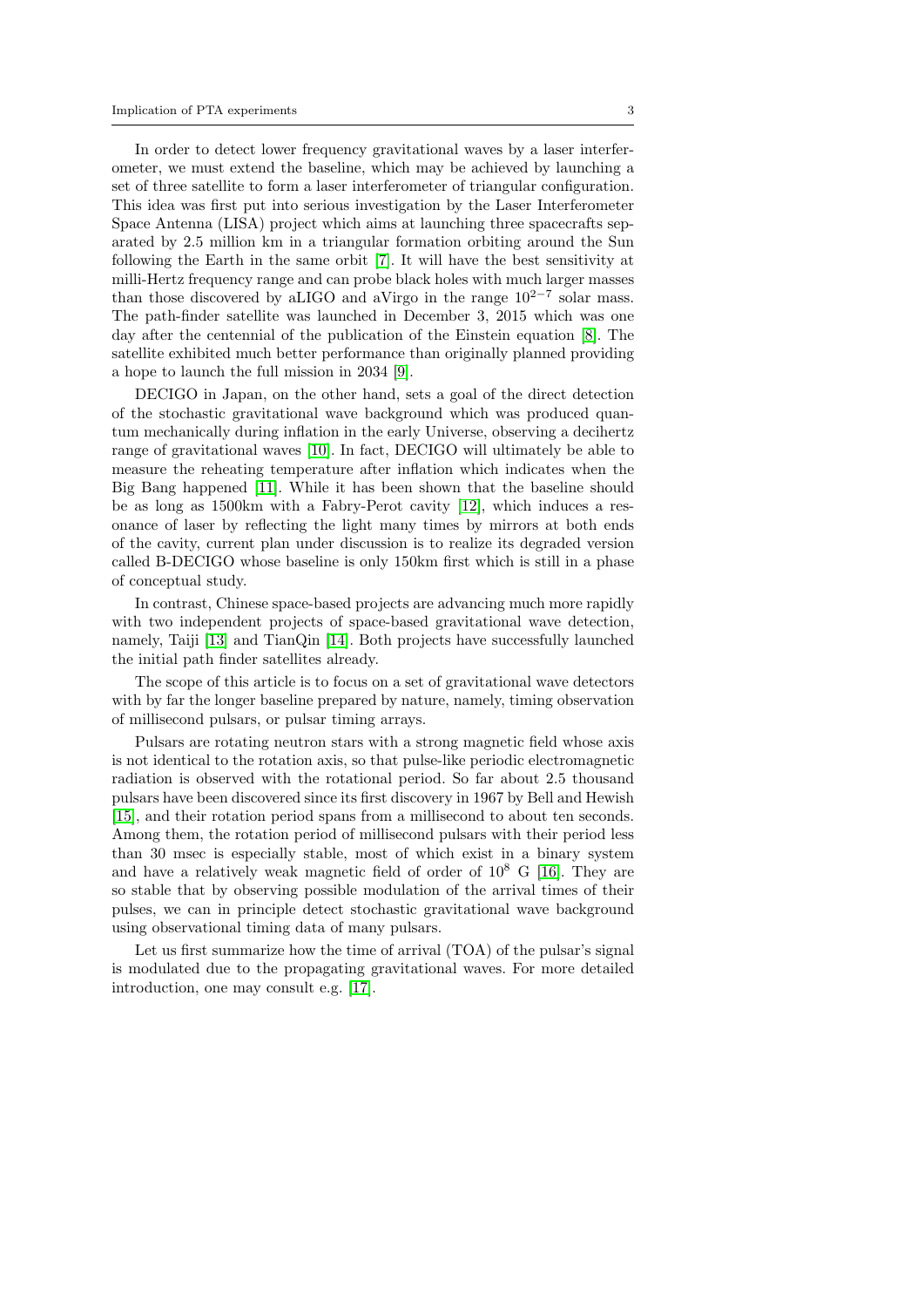

Fig. 1 Distribution of rotation period and its time variation rate of known pulsars together with the contours of characteristic age and magnetic field. Taken from [\[16\]](#page-20-15).

# 2 DETECTION OF GRAVITATIONAL WAVES USING PULSAR TIMING

2.1 Effects of gravitational waves on the timing of a single pulsar

Suppose that an observer is at rest at the origin of the spacetime (1) and receive a signal emitted at  $t_{em}$  from the a-th pulsar at the distance  $d_a$  and directional cosine  $\mathbf{n}_a.$  The observer receives the signal at

$$
t_{obs} = t_{em} + d_a + \frac{n_a^i n_b^j}{2} \int_{t_{em}}^{t_{em} + d_a} dt' h_{ij}^{TT} [t', (t_{em} + d_a - t') \mathbf{n}_a]. \tag{3}
$$

Repeating the same calculation one cycle  $(T_a)$  later and subtracting (2), the modulation of pulsar period observed is given by

$$
\frac{\Delta T_a}{T_a} = \frac{n_a^i n_b^j}{2} \int_{t_{em}}^{t_{em}+d_a} dt' \frac{\partial}{\partial t'} h_{ij}^{TT}[t', \mathbf{x}],\tag{4}
$$

where the integral is calculated along the unperturbed photon path  $\mathbf{x} = (t_{em} +$  $d_a - t' \bigr) \mathbf{n}_a.$ 

For a plane gravitational wave propagating along the direction  $\mathbf{n}, h_{ij}^{TT}(t, \mathbf{x}) \equiv$  $A_{ij}(\mathbf{n}) \cos [\omega (t - \mathbf{n} \cdot \mathbf{x})],$  we find

$$
\frac{\Delta T_a}{T_a} = \frac{n_a^i n_a^j A_{ij}(\mathbf{n})}{2(1+\mathbf{n}\cdot\mathbf{n}_a)} \left\{ \cos\left[\omega t_{obs}\right] - \cos\left[\omega\left(t_{em} - \tau_a \mathbf{n}\cdot\mathbf{n}_a\right)\right] \right\},\,
$$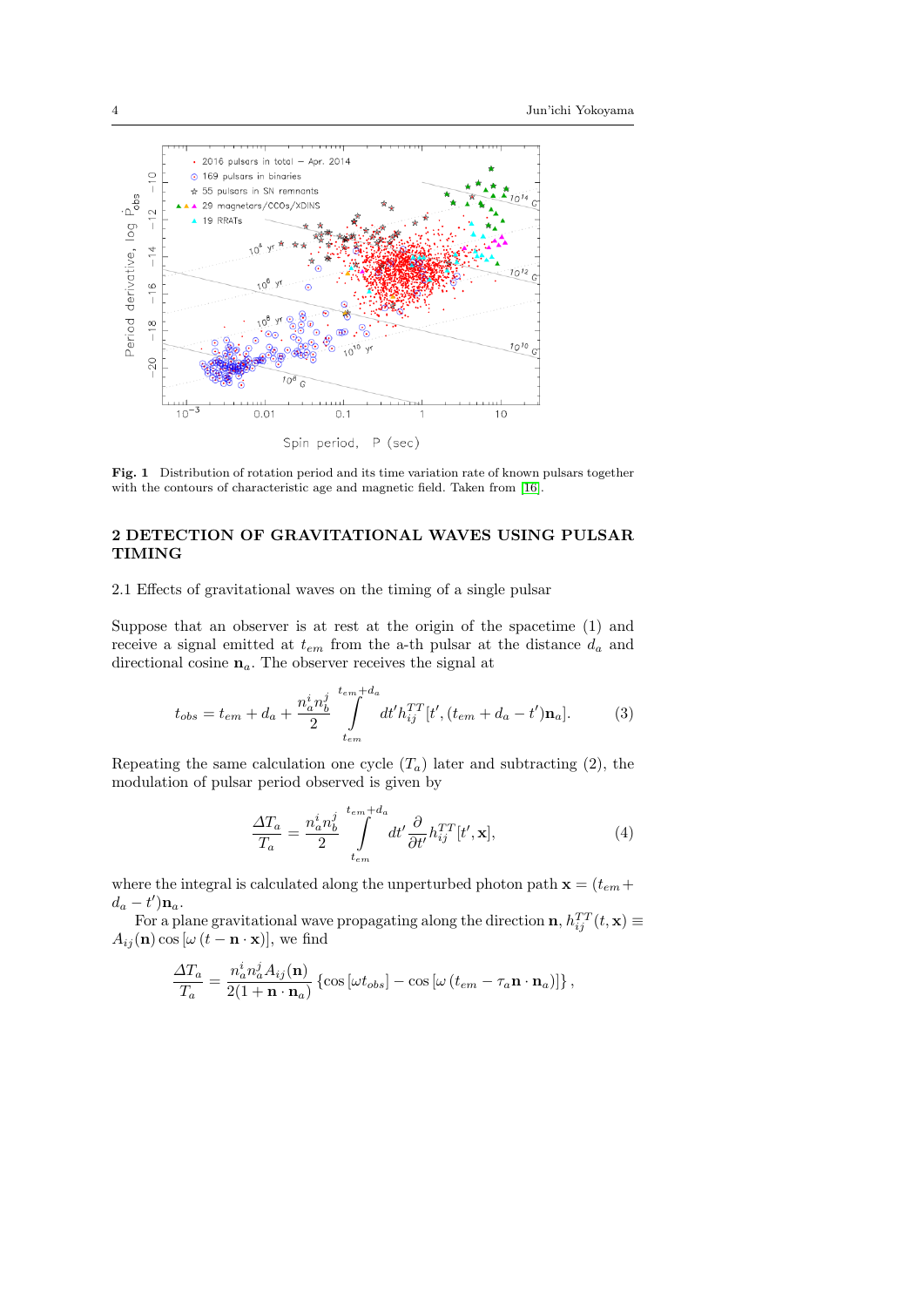with  $\tau_a \equiv t_{obs} - t_{em}$ . In general, it can be expressed as

<span id="page-4-0"></span>
$$
z_a(t) \equiv \frac{\Delta T_a}{T_a} = \frac{n_a^i n_b^j}{2(1 + \mathbf{n} \cdot \mathbf{n}_a)} \left\{ h_{ij}^{TT}[t, \mathbf{x} = \mathbf{0}] - h_{ij}^{TT}[t - \tau_a, \mathbf{x}_a] \right\}.
$$
 (5)

The first term in the right-hand side is called the earth term and the second term the pulsar term. In the actual data analysis, the earth term is calculated at the barycenter of the solar system to remove seasonal and other modulations associated with the dynamics of the solar system.

Choosing the coordinate frame so that the gravitational wave propagates along the z direction,  $\mathbf{n} = (0, 0, 1), h_{ij}^{TT}$  reads

$$
h_{ij}^{TT}(t-z) = \begin{pmatrix} h_{+} & h_{\times} & 0 \\ h_{\times} & -h_{+} & 0 \\ 0 & 0 & 0 \end{pmatrix}.
$$
 (6)

If the a-th pulsar is located in the angular direction in terms of the polar coordinate, we find

$$
\frac{\Delta T_a}{T_a} \equiv z_a(t) = \frac{1}{2} (1 - \cos \theta_a) \left\{ \cos 2 \phi_a \left[ h_+(t) - h_+(t - \tau_a - \tau_a \cos \theta_a) \right] \right. \\
\left. + \sin 2 \phi_a \left[ h_\times(t) - h_\times(t - \tau_a - \tau_a \cos \theta_a) \right] \right\}.
$$
\n(7)

The dependence on  $2\phi_a$  manifests the spin 2 nature of the graviton.

We now apply it to the case of isotropic stochastic background of gravitational wave radiation where  $h_{ij}^{TT}(\mathbf{x}, t)$  is expressed in terms of the stochastic mode function  $\tilde{h}_A(f, \mathbf{n})$  as

$$
h_{ij}^{TT}(t, \mathbf{x}) = \sum_{A = +, \times -\infty} \int_{-\infty}^{\infty} df \int d\Omega_{\mathbf{n}} \tilde{h}_A(f, \mathbf{n}) e_{ij}^A(\mathbf{n}) e^{-2\pi i f(t - \mathbf{n} \cdot \mathbf{x})}
$$
(8)

where  $e_{ij}^A(\mathbf{n})$  is the symmetric polarization tensor which satisfies  $n^i e_{ij}^A(\mathbf{n}) = 0$ and  $e_{ij}^A(\mathbf{n})e^{A'ij}(\mathbf{n})=2\delta^{AA'}$ . We will return to their explicit form shortly. The stochastic background is characterized by the power spectrum  $S_h(f)$  which satisfies

$$
\left\langle \tilde{h}_A^*(f, \mathbf{n}) \tilde{h}_{A'}(f', \mathbf{n}') \right\rangle = \frac{1}{2} S_h(f) \delta(f - f') \frac{\delta(\mathbf{n}, \mathbf{n}')}{4\pi} \delta_{AA'}.
$$
 (9)

The modulation of pulsar's period is then expressed as

<span id="page-4-1"></span>
$$
z_a(t) = \sum_{A=+,\times} \int\limits_{-\infty}^{\infty} df \int d\Omega_{\mathbf{n}} \tilde{h}_A(f,\mathbf{n}) F_a^A(\mathbf{n}) \left[1 - e^{-2\pi i f \tau_a (1 + \mathbf{n} \cdot \mathbf{n}_a)}\right], \quad (10)
$$

with

$$
F_a^A(\mathbf{n}) = \frac{n_a^i n_a^j e_{ij}^A(\mathbf{n})}{2(1 + \mathbf{n} \cdot \mathbf{n}_a)}.
$$

The first term in the square bracket represents the earth term of [\(5\)](#page-4-0). The primary quantity of observational importance is the time integral of [\(5\)](#page-4-0) and  $(10), r_a(t) \equiv \int_0^t$  $(10), r_a(t) \equiv \int_0^t$ tini  $z_a(t')dt'$ , which is called the timing residual.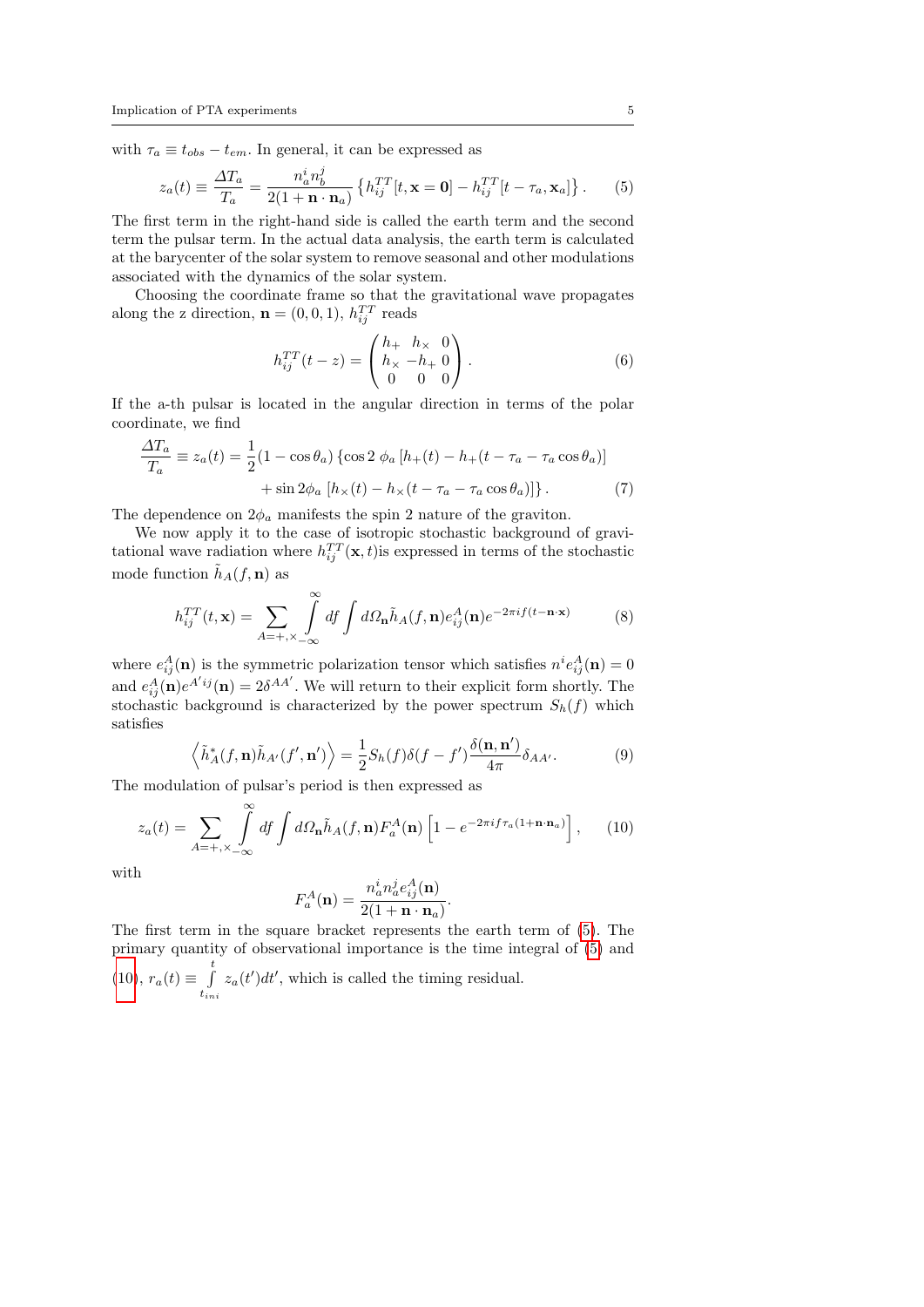## 2.2 Effects of gravitational waves on the timing of a pair of pulsars

In order to detect stochastic gravitational wave background in terms of pulsar timing array, it is important to study the correlation of the timing residual of two or more pulsars. The primary quantity is the equal-time correlation function of the timing residual of pulsars a and b,

<span id="page-5-0"></span>
$$
\langle z_a(t)z_b(t)\rangle = \frac{1}{2}\int\limits_{-\infty}^{\infty} df S_h(f) \int \frac{d\Omega_\mathbf{n}}{4\pi} K_{ab}(f,\mathbf{n}) \sum\limits_{A=+,\times} F_a^A(\mathbf{n}) F_b^A(\mathbf{n}) \tag{11}
$$

with  $K_{ab}(f, \mathbf{n}) \equiv \left[1 - e^{-2\pi i f \tau_a (1 + \mathbf{n} \cdot \mathbf{n}_a)}\right] \left[1 - e^{-2\pi i f \tau_b (1 + \mathbf{n} \cdot \mathbf{n}_b)}\right]$  which is well approximated by unity as the other terms are highly oscillatory. Let us express the directional vector of gravitational waves as  $\mathbf{n} = (\sin \theta \cos \phi, \sin \theta \sin \phi, \cos \theta)$ .

Then introducing orthogonal vectors  $\mathbf{u} = (\sin \phi, -\cos \phi, 0)$  and  $\mathbf{v} = (\cos \theta \cos \phi, \cos \theta \sin \phi, -\sin \theta)$ , we can express the polarization tensors as

$$
e_{ij}^{+}(\mathbf{n}) = \mathbf{u}_{i} \otimes \mathbf{u}_{j} - \mathbf{v}_{i} \otimes \mathbf{v}_{j}
$$
 (12)

$$
e_{ij}^{\times}(\mathbf{n}) = \mathbf{u}_i \otimes \mathbf{v}_j + \mathbf{u}_j \otimes \mathbf{v}_i \tag{13}
$$

with which we find

$$
F_a^+(\mathbf{n}) = \frac{(\mathbf{n}_a \cdot \mathbf{u})^2 - (\mathbf{n}_a \cdot \mathbf{v})^2}{2(1 + \mathbf{n} \cdot \mathbf{n}_a)}, \ F_a^\times(\mathbf{n}) = \frac{(\mathbf{n}_a \cdot \mathbf{u}) (\mathbf{n}_a \cdot \mathbf{v})}{2(1 + \mathbf{n} \cdot \mathbf{n}_a)}.
$$
 (14)

Thanks to the assumed isotropy of the stochastic background, [\(11\)](#page-5-0) depends only on the relative angle between pulsars a and b,  $\theta_{ab}$ . Then we may choose the z axis along the direction to the a-th pulsar, so that  $n_a = (0, 0, 1)$  and take  $\mathbf{n}_b = (\sin \theta_{ab}, 0, \cos \theta_{ab})$ . Inserting them to [\(11\)](#page-5-0) to calculate [\(10\)](#page-4-1) we find

$$
\langle z_a(t)z_b(t)\rangle = C\left(\theta_{ab}\right) \int\limits_0^\infty df S_h(f),\tag{15}
$$

where

$$
C(\theta_{ab}) \equiv \sum_{A=+, \times} \int \frac{d\Omega_{\mathbf{n}}}{4\pi} F_a^A(\mathbf{n}) F_b^A(\mathbf{n}) = x_{ab} \ln x_{ab} - \frac{1}{6} x_{ab} + \frac{1}{3}
$$
(16)

with  $x_{ab} \equiv \sin^2 \frac{\theta_{ab}}{2}$ . The most important feature of (11) is the fact that the form of the angular part is independent of the spectrum of gravitational radiation,  $S_h(f)$ , which was first found by Hellings and Downs [\[18\]](#page-20-17) and the functional form of  $C(\theta_{ab})$  is often called the Hellings-Downs curve.

The correlation function of the timing residual reads

$$
\langle r_a(t)r_b(t)\rangle = C\left(\theta_{ab}\right)\int\limits_0^\infty df \frac{S_h(f)}{\left(2\pi f\right)^2} \times 2\left[1 - \cos\left(2\pi f(t - t_{ini})\right)\right].\tag{17}
$$

We can extend the above to the case of unequal time but the result is always proportional to the Hellings-Downs function  $C(\theta_{ab})$  which reflects the quadrupole nature of gravitational radiation.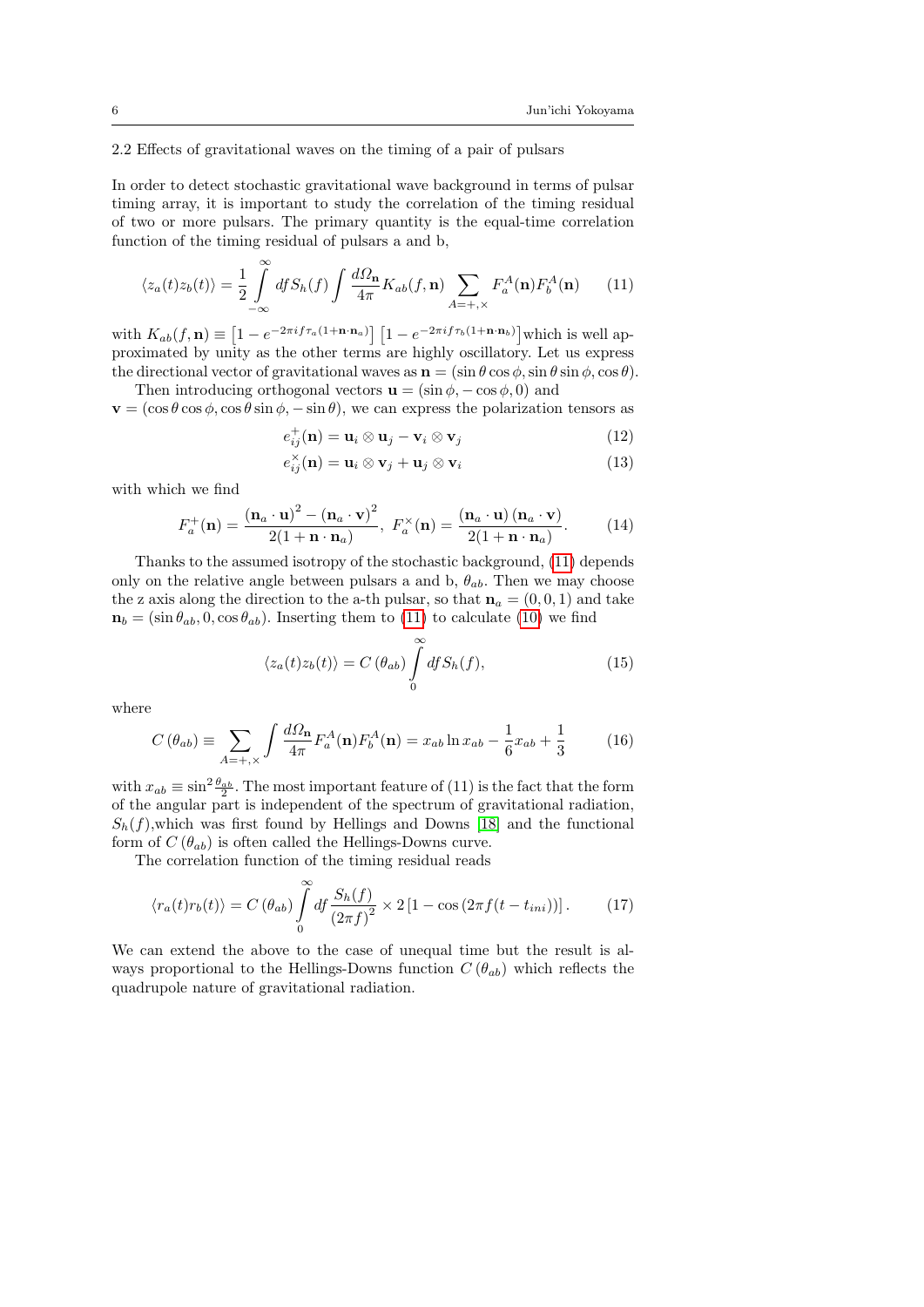

**Fig. 2** Hellings-Downs curve  $C(\theta_{ab})$  as a function of  $\theta_{ab}$  [degree].

2.3 Characteristic strain and density parameter of gravitational wave background

The characteristic strain,  $h_c(f)$ , is defined by

$$
h_c^2(f) \equiv 2fS_h(f). \tag{18}
$$

It is often modeled by a single power law:

$$
h_c(f) = A_{GW} \left(\frac{f}{f_{yr}}\right)^{\alpha} \tag{19}
$$

where it is convenient to take the characteristic frequency at  $f_{yr} = 1yr^{-1}$ when we analyze observation using pulsar timing.

To discuss cosmological implication of stochastic gravitational wave background, it is convenient to express the energy density of gravitational waves, which is naturally defined by

<span id="page-6-0"></span>
$$
\rho_{gw}(t) = \frac{1}{32\pi G} \left\langle \dot{h}_{ij} \dot{h}^{ij} \right\rangle, \tag{20}
$$

in terms of its contribution to the density parameter per logarithmic frequency interval,  $\Omega_{gw}(f)$ . Since [\(20\)](#page-6-0) is expressed as

$$
\rho_{gw}(t) = \frac{4}{32\pi G} \int_{0}^{\infty} df(2\pi f)^2 S_h(f) = \frac{\pi}{2G} \int d\ln f \ f^3 S_h(f), \tag{21}
$$

 $\Omega_{gw}(f)$  reads

$$
\Omega_{gw}(f) \equiv \frac{1}{\rho_{cr}} \frac{d\rho_{gw}(f)}{d\ln f} = \frac{4\pi^2}{3H_0^2} f^3 S_h(f) = \frac{2\pi^2}{3H_0^2} f^2 h_c^2(f),\tag{22}
$$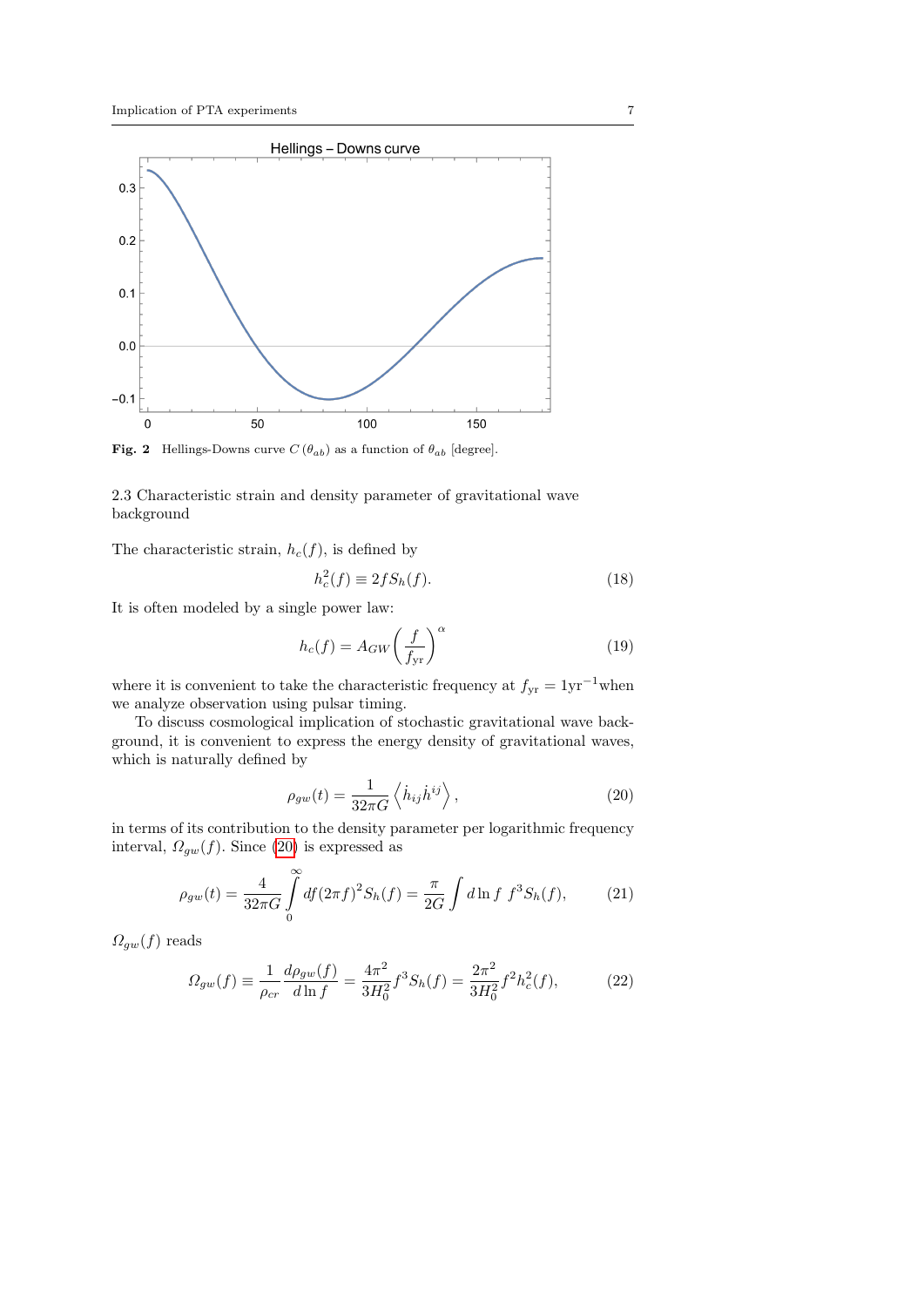where  $\rho_{cr} = 3H_0^2/(8\pi G)$  is the critical density with  $H_0$  being the current Hubble parameter.

## 2.4 Observables and data analysis

The observed quantity is a time sequence of timing residuals of all the observed pulsars denoted as  $r_a(t_i)$ ,  $a = 1, 2, ...N_p$ ;  $i = 1, 2, 3, ...$  with  $N_p$  being the total number of pulsars regularly monitored. The observables may be decomposed into the deterministic part and noise part as

$$
r_a(t_i) = r_a^{\text{det}}(t_i, \xi_a) + n_a(t_i)
$$
\n(23)

where collectively denotes the parameters characterizing the nature of the a-th pulsar and other deterministic parameters modeling the observational setup [\[19\]](#page-20-18).

Assuming that noises are Gaussian distributed, we can perform statistical analysis once the two-point correlation function of noises is obtained. The auto-correlation function of noises of the same pulsar,  $N_{a a; i j} = \langle n_a(t_i) n_a(t_j) \rangle$ , consists of a frequency- independent white noise part such as instrumental errors and frequency dependent red noise term with excess power at lower frequencies such as spin noise, pulse profile changes, and imperfectly modeled dispersion measure variations. The stochastic gravitational wave background also contributes to the latter. Noises acting on different pulsars at different time,  $N_{ab;ij} = \langle n_a(t_i)n_b(t_j) \rangle$ , is subdominant compared with  $N_{aa;ij}$ but plays an important role to detect the stochastic background of gravitational waves, as their effect appear as its quadrupole term, while their monopole and dipole terms are mainly due to the errors in the reference clock on the earth and solar system modeling, respectively.

In order to measure the amplitude of stochastic gravitational wave background, we first marginalize over the pulsar parameters  $\xi_a$  assuming that gravitational waves are absent and then write down the likelihood function incorporating it. The log-likelihood function has a form

$$
\log P\left(\bar{\mathbf{r}} \mid A_{GW}\right) = -\frac{1}{2} {}^{t} \bar{\mathbf{r}}_{a} \bar{N}_{ab}^{-1} \bar{\mathbf{r}}_{b} - \frac{1}{2} \log \left[ \det(2\pi \bar{N}) \right]
$$
(24)

where  $\bar{\mathbf{r}}_a$  and  $\bar{N}$  collectively denotes the sequence of observed data with the deterministic part subtracted,  $r_a(t_i) - r_a^{\text{det}}(t_i, \xi_a)$ , and the covariance matrix of noises both after marginalization of deterministic parameters, respectively.

We assume  $\bar{r}_a$  and  $\bar{r}_b$  with  $a \neq b$  has a vanishing correlation apart from the quadrupolar one due to the gravitational waves. We may express the marginalized noise covariance matrix as  $\overline{N} = P + A_{GW}^2 S$  where the matrix S is estimated as  $S_{ab} = \langle \bar{\mathbf{r}}_a^{\ t} \bar{\mathbf{r}}_b \rangle$  with temporal coefficients being suppressed [\[20\]](#page-20-19). Since  $A_{GW}$  is a tiny quantity if not zero, the inverse matrix is easily obtained as  $\overline{N}^{-1} = P^{-1} - A_{GW}^2 P^{-1} S P^{-1}$  to the lowest order in  $A_{GW}$ . We therefore find the log-likelihood ratio as

$$
\log A = \log \frac{P(\bar{\mathbf{r}} \mid A_{GW})}{P(\bar{\mathbf{r}} \mid A_{GW} = 0)} = \frac{1}{2} A_{GW}^2 {}^{t} \bar{\mathbf{r}} P^{-1} S P^{-1} \bar{\mathbf{r}}.
$$
 (25)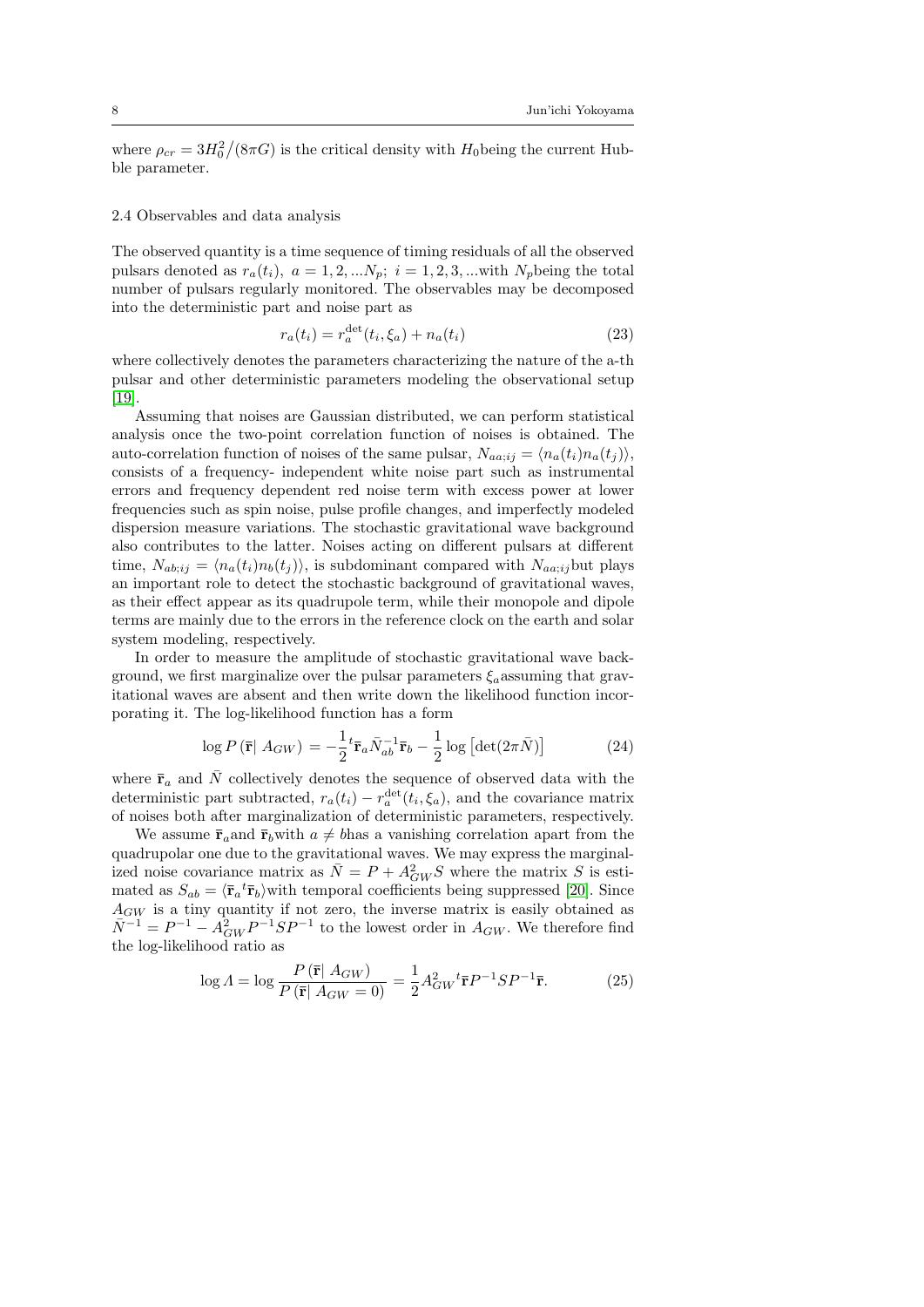We thus find the optimal statistic to calculate the amplitude of gravitational waves as  $1 \sim \tau$ 

$$
\hat{A}^2 \equiv \frac{t_{\overline{\mathbf{r}}} P^{-1} S P^{-1} \overline{\mathbf{r}}}{\text{tr}\left[P^{-1} S P^{-1} S\right]},\tag{26}
$$

which yields  $\langle \hat{A}^2 \rangle = A_{GW}^2$ . If the signal is weak, the standard deviation is given by, so that the signal-to-noise ratio reads  $S/N = \hat{A}^2/\sigma_0$  [\[21\]](#page-20-20) [\[22\]](#page-20-21).

In order to judge if nonvanishing stochastic gravitational wave background is present, one may adopt the Baysian analysis to obtain  $P(M_i|d)$ , the probability of the model  $M_i$  being correct for a given set of observational data d. The Bayes theorem tells us

$$
\frac{P(M_i|\mathbf{d})}{P(M_j|\mathbf{d})} = \frac{P(\mathbf{d}|M_i)}{P(\mathbf{d}|M_j)} \frac{P(M_i)}{P(M_j)} \equiv B_{ij} \frac{P(M_i)}{P(M_j)} = B_{ij}
$$
(27)

where  $B_{ij}$  is the Bayes factor and the last equality applies for the flat prior case. If it is larger than unity the data prefers model  $i$  to  $j$ , and its degree of preference has been classified by Jeffreys as follows. For  $\log_{10}B_{ij} = 0 - 0.5$ , the preference is not worth more than a bare mention, for  $log_{10}B_{ij} = 0.5 - 1$ , it is substantial, for  $log_{10}B_{ij} = 1 - 2$ , strong, and finally for  $log_{10}B_{ij} > 2$ , it is decisive [\[23\]](#page-20-22).

As the observation continues, sensitivity to the gravitational wave background improves and we obtain more stringent upper bound on its amplitude with the frequency range extending toward lower frequencies. If there exist a nonvanishing background, we would first encounter stagnation of improvement in the upper limit, followed by emergence of spatially uncorrelated commonspectrum red noises to all the pulsars being monitored. Finally, we would find the quadrupolar signature in the spatial correlation described by the Hellings-Downs curve, which would serve as the final confirmation of the very existence of the gravitational wave background.

# 3 LATEST 12.5yr OBSERVATION BY NANOGrav COLLABORATION

#### 3.1 NANOGrav Observation

There are three major pulsar timing array [\[24\]](#page-20-23) (PTA) experiments worldwide, the European Pulsar Timing Array (EPTA) [\[25\]](#page-20-24), Parkes Pulsar Timing Array (PPTA) [\[26\]](#page-20-25), and the North American Nanohertz Observatory for Gravitational Waves (NANOGrav) [\[27\]](#page-20-26), which constitute the International Pulsar Timing Array (IPTA) [\[28\]](#page-20-27). Accumulation of observation for more than a decade now, the upper bound on the amplitude of the stochastic gravitational wave background has been improving to the frequency reaching . Recently, however, the 12.5 year NANOGrav data [\[29\]](#page-20-28) has found a strong evidence of a common-spectrum stochastic process [\[30\]](#page-20-29).

The data consists of observation of 47 millisecond pulsars made from July 2004 to June 2017 by 305m Arecibo Observatory in Puerto Rico and 100m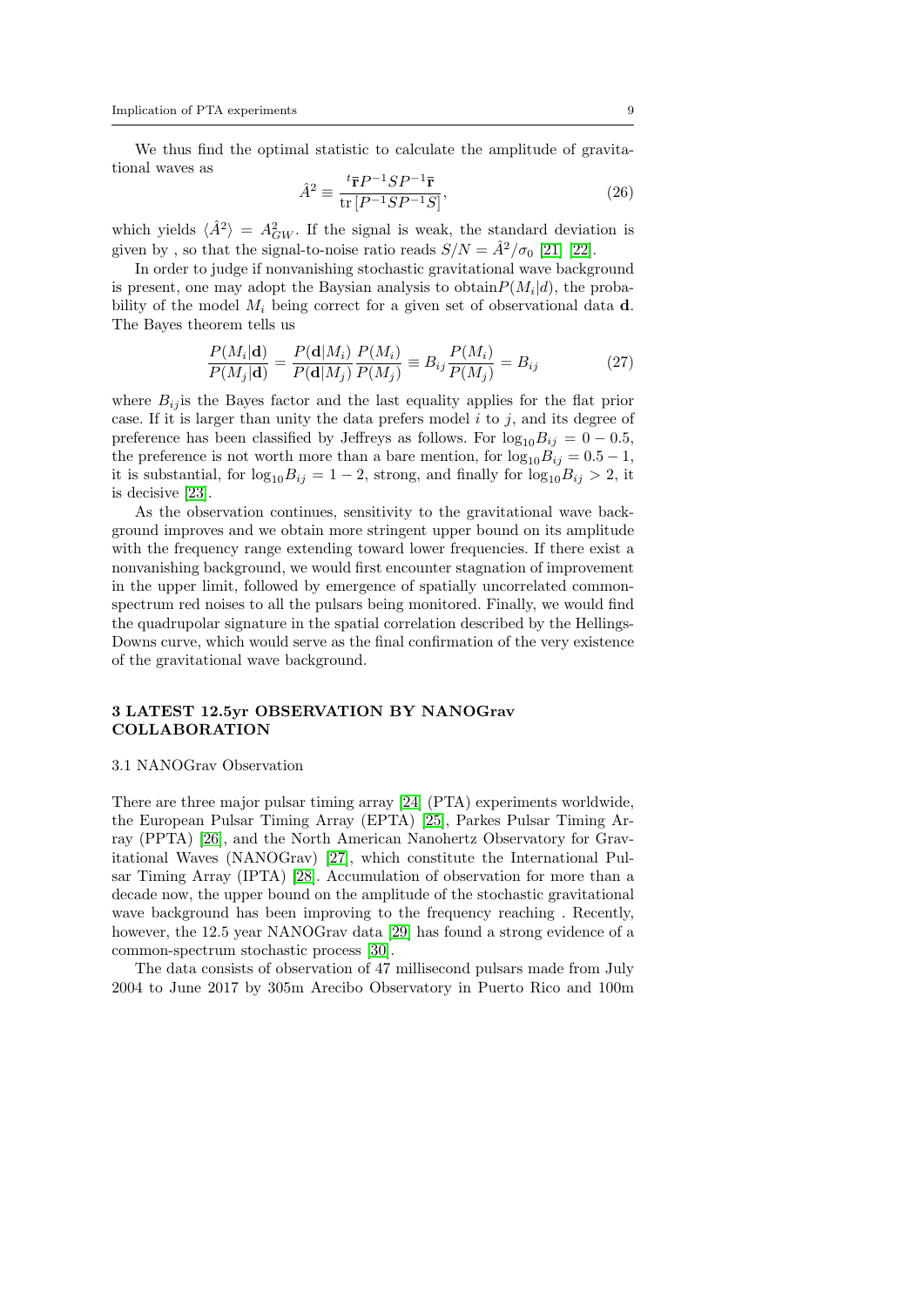Green Bank Telescope in West Virginia [\[29\]](#page-20-28), and 45 pulsars observed for more than three years among them were used in the gravitational wave analysis.

### 3.2 Latest Result of NANOGrav Observation

The 12.5year NANOGrav data set shows possible existence of common-spectrum process as depicted in Fig. 3 and fitted by a power law model in analogy with  $(15):$ 

$$
h_c(f) = A_{CP} \left(\frac{f}{f_{yr}}\right)^{\alpha} \text{ with } \gamma_{CP} \equiv 3 - 2\alpha. \tag{28}
$$

Figures 3 and 4 indicate evidence for common red process at lower frequencies. Indeed the Bayes factor  $(BF)$  of the model with and without it reads  $\log_{10} BF = 4.5$  for the case the solar system ephemeris is fixed to DE436 provided by Jet Propulsion Laboratory and  $log_{10} BF = 2.4$  for the case uncertainties in solar system ephemeris are marginalized using an algorithm called BayesEphem. The latter provides a more conservative result but in both cases, the existence of red noise is decisive.

The next question is if the correlation among different pulsars satisfies the Hellings-Downs curve, or has monopolar or dipolar features.



Fig. 3 Posterior spectrum of timing residual recovered from NANOGrav 12.5 year data with four models, namely, free spectrum (gray plots), broken power law (solid blue line), 5 lower frequency power-law fit (orange broken line), and 30 frequency power law fit (Green dot-dashed line). Dotted vertical line marks the frequency  $f_{yr} = 1yr^{-1}$ . Reproduced from "The NANOGrav 12.5 yr Data Set: Search for an Isotropic Stochastic Gravitational-wave Background" [\[30\]](#page-20-29) by permission of the AAS.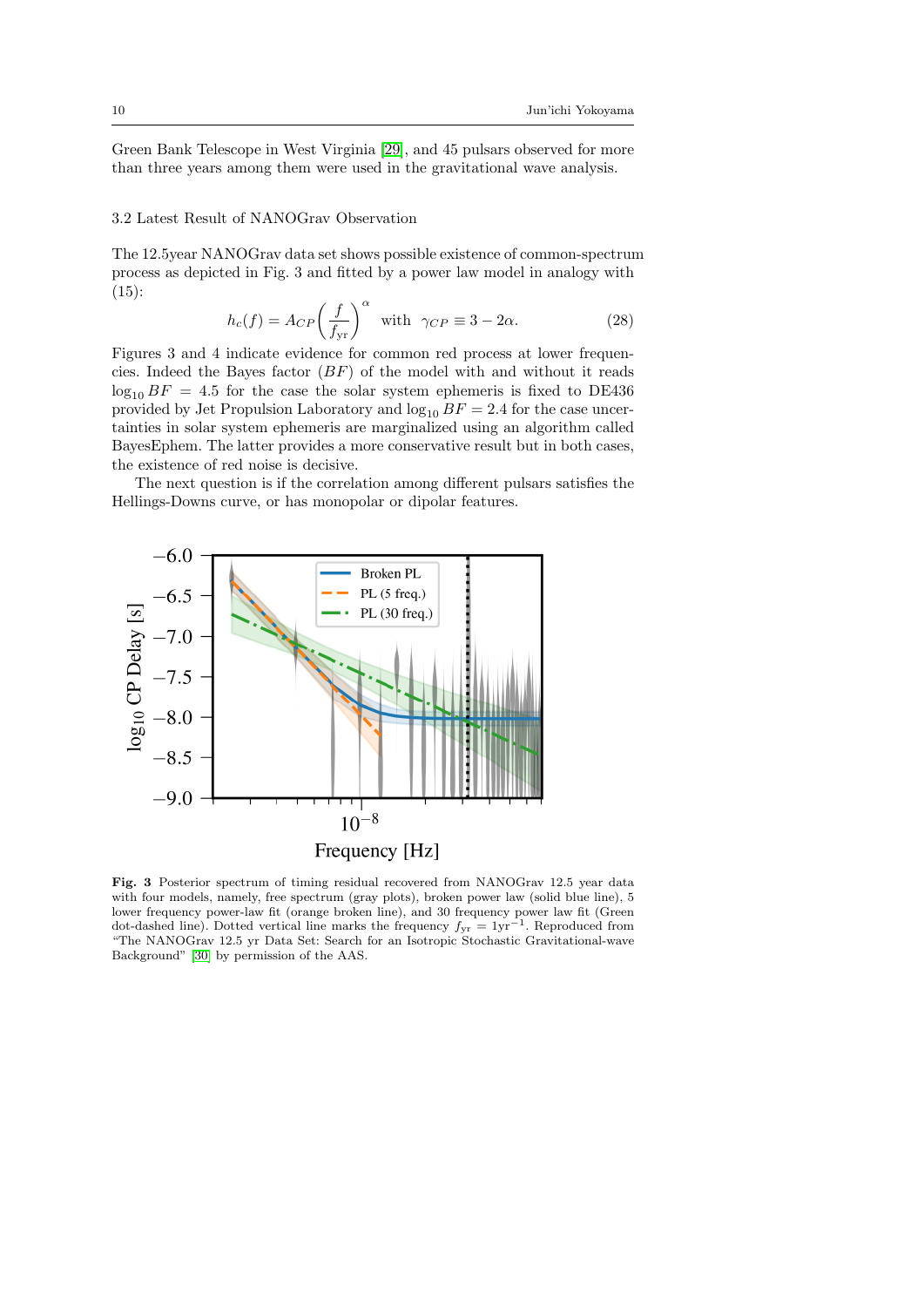

Fig. 4 1 and 2  $\sigma$  contours of posterior fit to the models described in Fig. 4. Green dot dashed curve is not a good model driven by higher frequency noises, while blue broken powerlaw contours refer to the fit at lower frequencies which is practically identical to the orange broken contours. The vertical broken line marks  $\gamma_{CP} = 13/3$ corresponding to $\alpha = -2/3$ . Reproduced from [\[30\]](#page-20-29) by permission of the AAS.

The monopolar correlation is strongly disfavored as  $\log_{10} BF = -2.3$  with DE438 and −1.3 with BayesEphem. The dipolar correlation is also strongly disfavored as  $\log_{10} BF = -2.4$  with DE438 and  $-2.3$  with BayesEphem. On the other hand, the Bayes factor of the Hellings-Downs curve has been calculated as  $\log_{10} BF = 0.64$  with DE438 and 0.37 with Bayes Ephem, and mixtures with either common, monopole, or dipole process do not yield any higher BF. Hence it is premature to conclude that they have observed stochastic gravitational wave background yet.

Figures 5 depict the posterior distributions of optimal statistic (16) for three types of correlations as well as the common-spectrum amplitude  $A_{CP}^2$ . Although the monopolar distribution shows somewhat higher S/N ratio, the central value is lower than the case of Hellings-Downs correlation, and so the result is consistent with the Bays factor analysis.

Thus their result as a whole indicates a possible hint of the existence of stochastic gravitational wave background but by no means confirms it at this stage. We should still wait for the good news patiently. It is remarkable, however, a number of hasty theorists have already written many papers on many kinds of exotic interpretations of the result assuming that the result actually originates from gravitational wave background besides the more conventional possibility that it is from supermassive black hole binaries. In the next section we overview some of them in turn.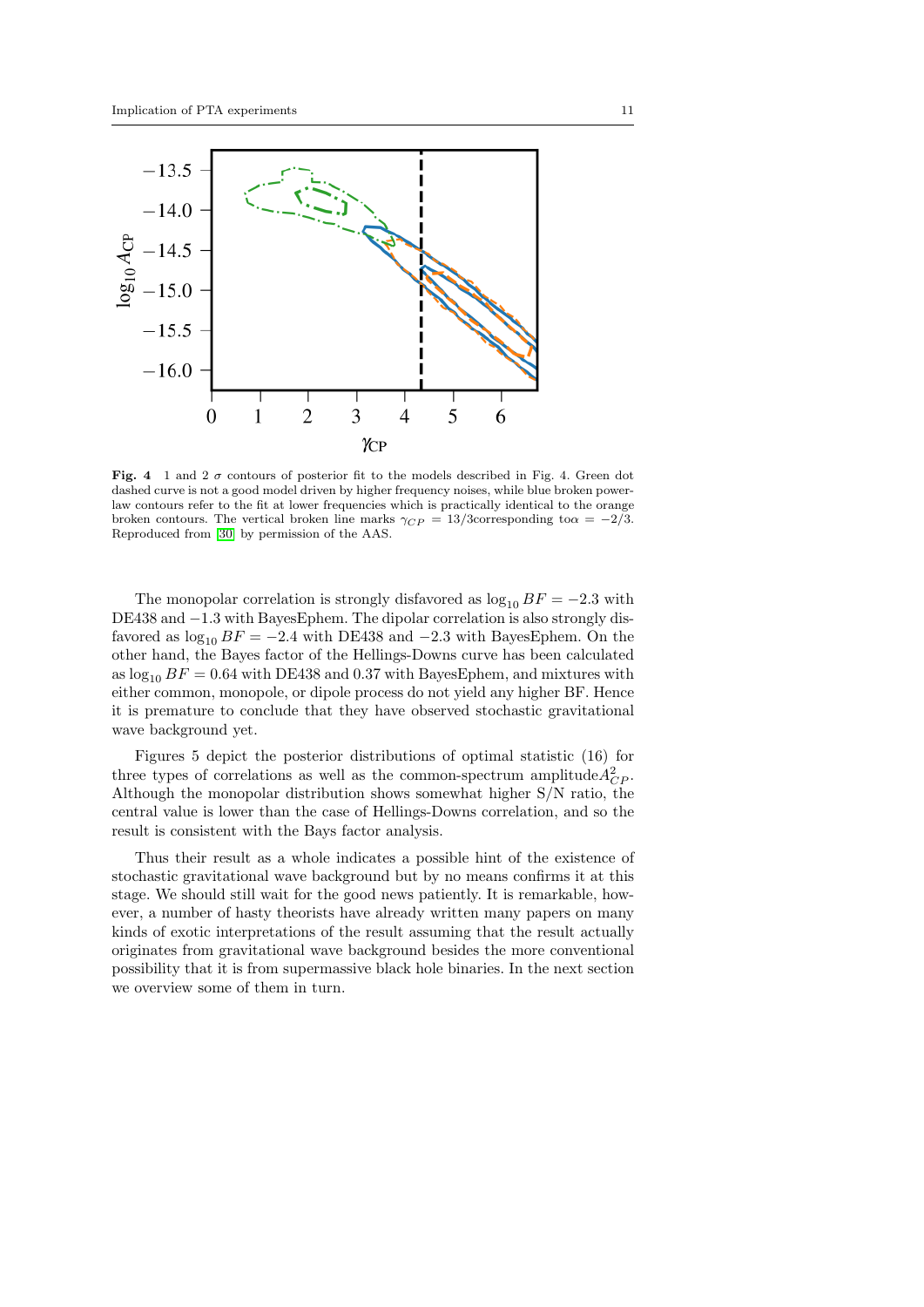

Fig. 5 Posterior distribution of the optimal statistic (upper panel) and S/N ratio (lower panel) for Hellings-Downs correlation (blue), monopolar (orange), and dipolar (green) angular correlations. Reproduced from [\[30\]](#page-20-29) by permission of the AAS.

# 4 POSSIBLE INTERPRETATIONS ASSUMING THE EXISTENCE OF GRAVITATIONAL WAVE BACKGROUND

# 4.1 Generation of gravitational waves

Before discussing specific sources of gravitational wave background, let us introduce the generic quadrupole formula to provide the order-of-magnitude relation between the parameters of the source and the resultant amplitude of gravitational radiation. In this subsection we recover the dependence on the speed of light c. The linearized Einstein equation reads

<span id="page-11-0"></span>
$$
\Box h_{\mu\nu} = \left(-\frac{1}{c^2}\frac{\partial^2}{\partial t^2} + \nabla^2\right)h_{\mu\nu} = -\frac{16\pi G}{c^4}T_{\mu\nu},\tag{29}
$$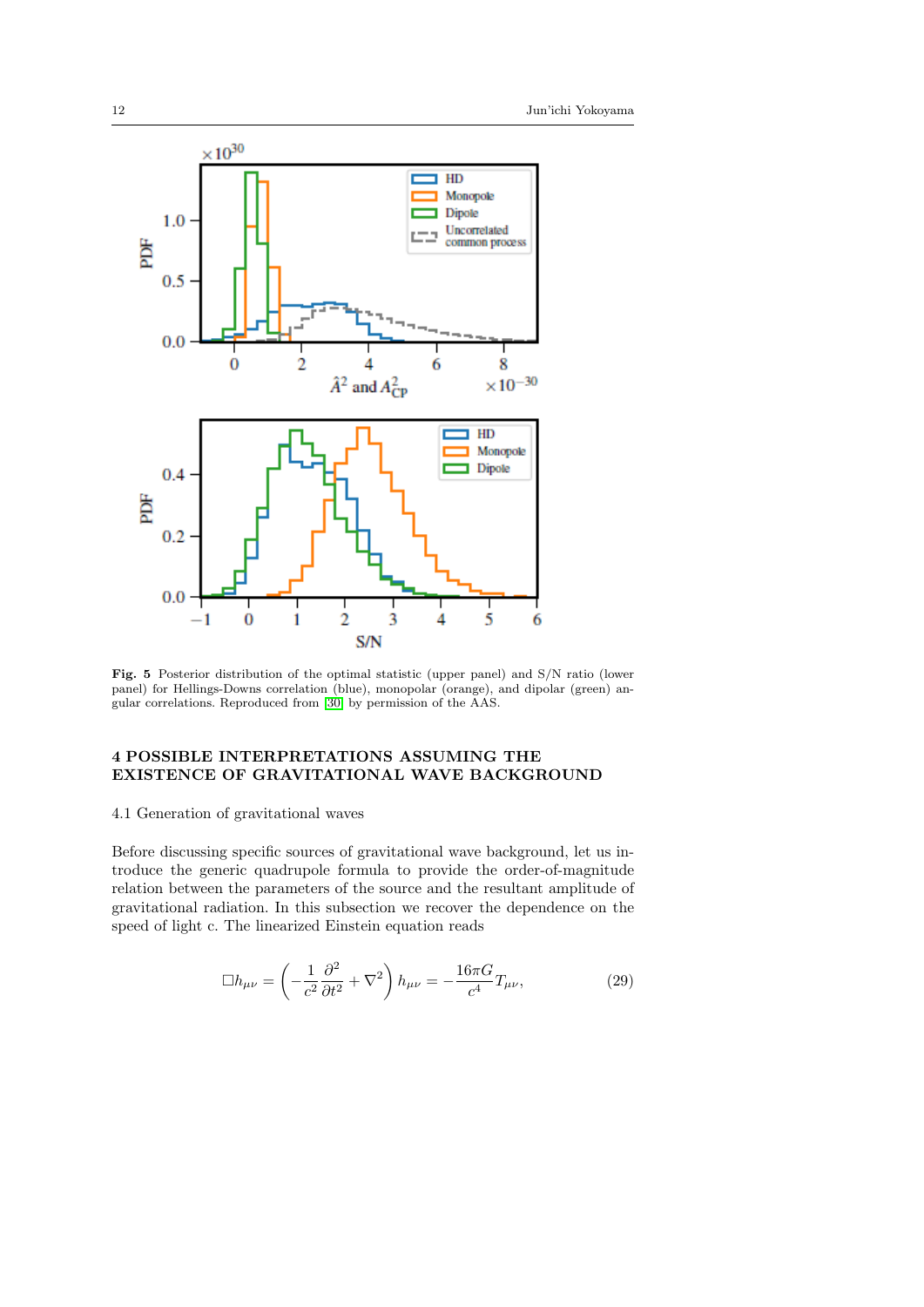with being the energy-momentum tensor. The solution can easily be found with the retarded Green function as with the electromagnetism as

$$
h_{\mu\nu}(ct, \mathbf{r}) = \frac{4G}{c^4} \int \frac{T_{\mu\nu}(ct - |\mathbf{r} - \mathbf{r}'|, \mathbf{r}')}{|\mathbf{r} - \mathbf{r}'|} d^3 r', \tag{30}
$$

Thanks to the conservation law,  $\partial_{\mu}T^{\mu\nu} = 0$ , one can express it in terms of the quadrupole moment as

<span id="page-12-0"></span>
$$
h_{ij}(ct, \mathbf{r}) = \frac{2G}{c^4 r} \ddot{I}(ct - r), \tag{31}
$$

with

$$
\ddot{I}(ct - r) = \int \rho(ct, \mathbf{r}') \left( r'r'_j - \frac{1}{3}r'_k r'^k \right) d^3r'. \tag{32}
$$

Thus in terms of the mass,  $M$ , size,  $R$ , time scale,  $T$ , of the source, we can express it as

$$
h(r)\sim \frac{G}{c^4r}\frac{MR^2}{T^2}\leq \frac{G}{c^4r}Mc^2\sim \frac{GM}{c^2r}\sim \frac{r_g}{r},\ \ r_g\equiv \frac{2GM}{c^2},
$$

where  $r_a$  is the Schwarzschild radius of the source.

To discuss gravitational wave background of cosmological origin, the D'Alembert operator of [\(29\)](#page-11-0) must be replaced by the one in the Lemaitre-Robertson-Walker metric, and we must take relativistic effects in the energy momentum tensor into account to solve the Einstein equation instead of adopting slow-motion approximation used in [\(31\)](#page-12-0).

#### 4.2 Binary supermassive black holes (SMBH)

It is known that supermassive black holes exist ubiquitously in galactic nuclei [\[31\]](#page-20-30) and in their evolution history it is expected that a number of coalescence took place of binary black holes. Their inspiral motion generates gravitational wave background which may be observed by pulsar timing [\[32\]](#page-20-31). The spectrum of stochastic gravitational wave background generated by their superposition was calcualted by Enoki et al [\[33\]](#page-20-32) based on a semianalytic model of galaxy and quasar formation based on the hierarchical clustering scenario.

Suppose a pair of black holes with masses  $M_1$  and  $M_2$  forming a binary system in a circular orbit whose orbital radius is R. The frequency,  $f_r$ , of the gravitational waves emitted by this system is twice the orbital frequency, so from the Kepler's law it satisfies  $f_r^2 = \pi^2 G M R^{-3}$  where M is the total mass. From the quadrupole formula [\(31\)](#page-12-0), we can estimate the amplitude of gravitational waves observed at a distance r as

$$
h(r) \sim \frac{G\mu}{c^4 r} \left(\frac{GM}{f_r^2}\right)^{2/3} f_r^2 \sim \frac{1}{r} \left(\frac{GM_c}{c^2}\right)^{5/3} \left(\frac{f_r}{c}\right)^{2/3} \tag{33}
$$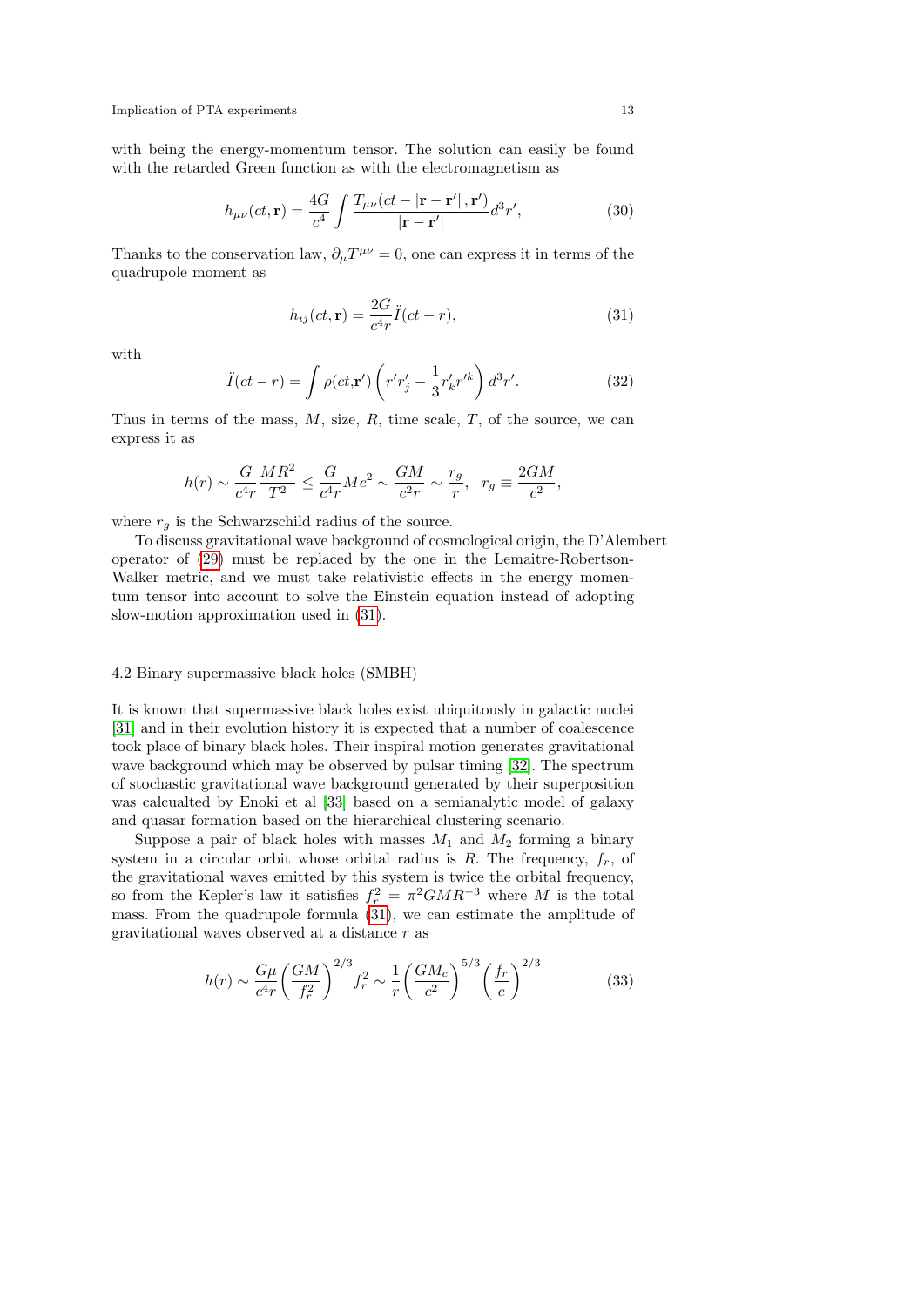where  $\mu$  is the reduced mass and  $M_c$  is the chirp mass defined by  $M_c \equiv$  $\mu^{3/5} M^{2/5}$ . Then the power emitted by gravitational radiation scales as

$$
P \sim \frac{4\pi r^2}{16\pi G} f_r^2 h^2(r) c \sim \frac{1}{G} \left(\frac{GM_c}{c^2}\right)^{10/3} f_r^{10/3}
$$
(34)

which also gives the energy loss rate of the binary system. Since the orbital energy is given by  $E = -GM_1M_2/(2R)$ , we find  $\dot{E} = P = -\dot{R}E\Big/R = 2\dot{f}_rE\Big/(3f_r),$ so  $E \propto f_r^{2/3}$  and  $\dot{f}_r \propto f_r^{11/3}$ . We therefore find

$$
\frac{dE}{d\ln f_r} = f\frac{\dot{E}}{\dot{f}_r} = \frac{1}{3}(G\pi)^{2/3}M_c^{5/3}f_r^{2/3}
$$
\n(35)

The observed frequency of gravitational waves emitted by a binary system at the redshift z is  $f = (1+z)^{-1}f_r$ , so the total energy density spectrum received by an observer today is

$$
\frac{dE_{gw}(f)}{d\ln f} = \int \frac{dN(M_c, z)}{dM_c dz} \frac{dE(f_r = (1+z)f)}{d\ln f_r} \frac{dz}{1+z} dM_c,\tag{36}
$$

where  $N(M_c, z)$  is the mass function of the black hole binary with the chirp mass $M_c$ . The left-hand side may be expressed as  $\pi c^2 f^2 h_c^2(f)/(4G)$  in terms of the characteristic strain $h_c(f)$ . Hence it has a dependence  $h_c(f) = Af^{-2/3}$ , namely,  $\alpha = -2/3$  [\[34\]](#page-20-33) [\[35\]](#page-20-34).



Fig. 6 The redshift-itegrated mass function of the chirp mass  $M_c = \mathcal{M}$  of SMBHs inferred from 12.5 year NANOGrav observation. Dark and light orange (green) regions represent 50 and 90% credible regions of M16 (C19) models. Taken from Figure 3 of "Massive black hole binary systems and the NANOGrav 12.5 yr results" [\[36\]](#page-20-35).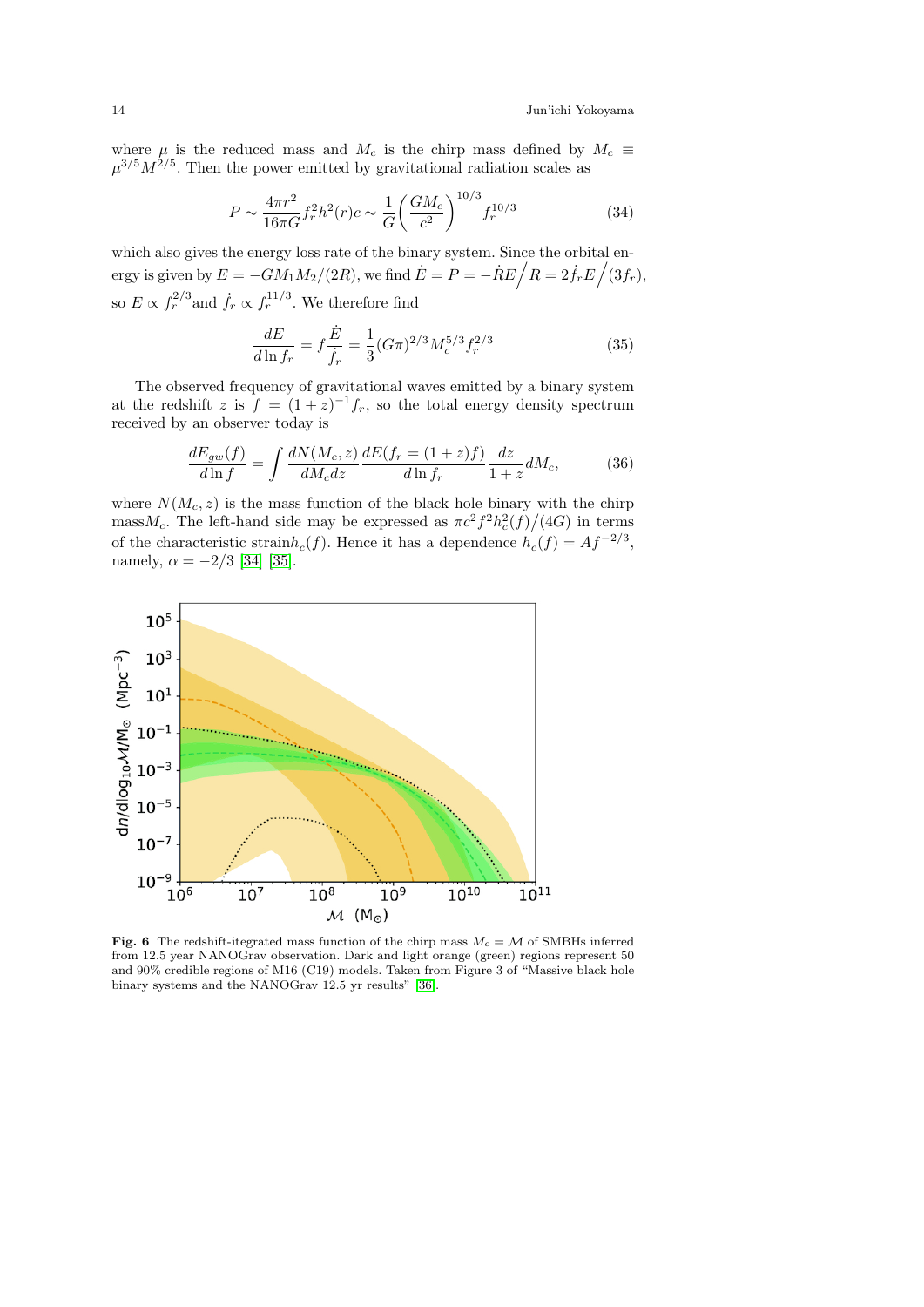This simple dependence is a nice feature of the binary SMBH scenario to identify the origin of the stochastic background on one hand, but this also means that we can extract information on their mass function only through the overall amplitude , which indicates it is difficult to translate the result to the differential mass spectrum in this simple treatment with circular orbits.

In [\[36\]](#page-20-35), two models of SMBH evolution have been compared with the NANOGrav 12.5 year data. One is the model studied by Middleton et al (referred to M16), where the mass function of binary black hole system is assumed to be described by a Schechter function in terms of the chirp mass with the redshift evolution also having a Schechter type dependence on with different sets of parameters [\[37\]](#page-20-36). Their model has five parameters, namely, power index and exponential scale height for both chirp mass and the redshift to determine the shape of Schechter function as well as the overall amplitude.

The other model studied by Chen et al (referred to C19) is more sophisticated as it incorporates eccentricity of the orbit and interaction with environment. It depends on 18 model parameters and has more complicated frequency dependence than a simple power law [\[38\]](#page-20-37).

Figure 6 [\[36\]](#page-20-35) represents the redshift-integrated mass function of the SMBH chirp mass fitted to these two models, showing that the mass function in the simpler model with a single power-law frequency dependence is less constrained than the more sophisticated one.

# 4.3 Cosmic strings

The power index of the gravitational wave background inferred by 12.5 year NANOGrav is also consistent with smaller values than  $\alpha = -2/3$  which may be preferred by cosmological gravitational wave background.

Among them, cosmic strings are line-like topological defects created by a cosmological phase transition when the vacuum state after the symmetry breaking allows a nontrivial mapping to a unit circle such as the case  $U(1)$ symmetry is broken [\[39\]](#page-20-38). The simplest field theoretic model allowing a string solution is the Abelian Higgs model described by the Lagrangian with a complex scalar field  $\Phi$ ,

$$
\mathcal{L} = D_{\mu} \Phi (D^{\mu} \Phi)^{\dagger} - \frac{1}{4} F_{\mu \nu} F^{\mu \nu} + m^2 \Phi \Phi^{\dagger} - \lambda (\Phi \Phi^{\dagger})^2 - \frac{\lambda}{4} v^4 \tag{37}
$$

$$
F_{\mu\nu} = \partial_{\mu}A_{\nu} - \partial_{\nu}A_{\mu}, \ D_{\mu}\Phi = \partial_{\mu}\Phi - igA_{\mu}\Phi, \ m^2 = \lambda v^2. \tag{38}
$$

The cosmic string is characterized by the dimensionless tension  $G\mu$  where  $\mu$ is related to the symmetry breaking scale of the theory by  $\mu = b\pi v^2$  with b being a function of  $g^2/\lambda$  [\[40\]](#page-20-39). It takes a value between 0.5 and 3 as  $g^2/\lambda$  is varied from 100 to 0.01 [\[41\]](#page-20-40).

Production of cosmic strings is usually attributed to a thermal phase transition which takes place due to the high-temperature correction to the potential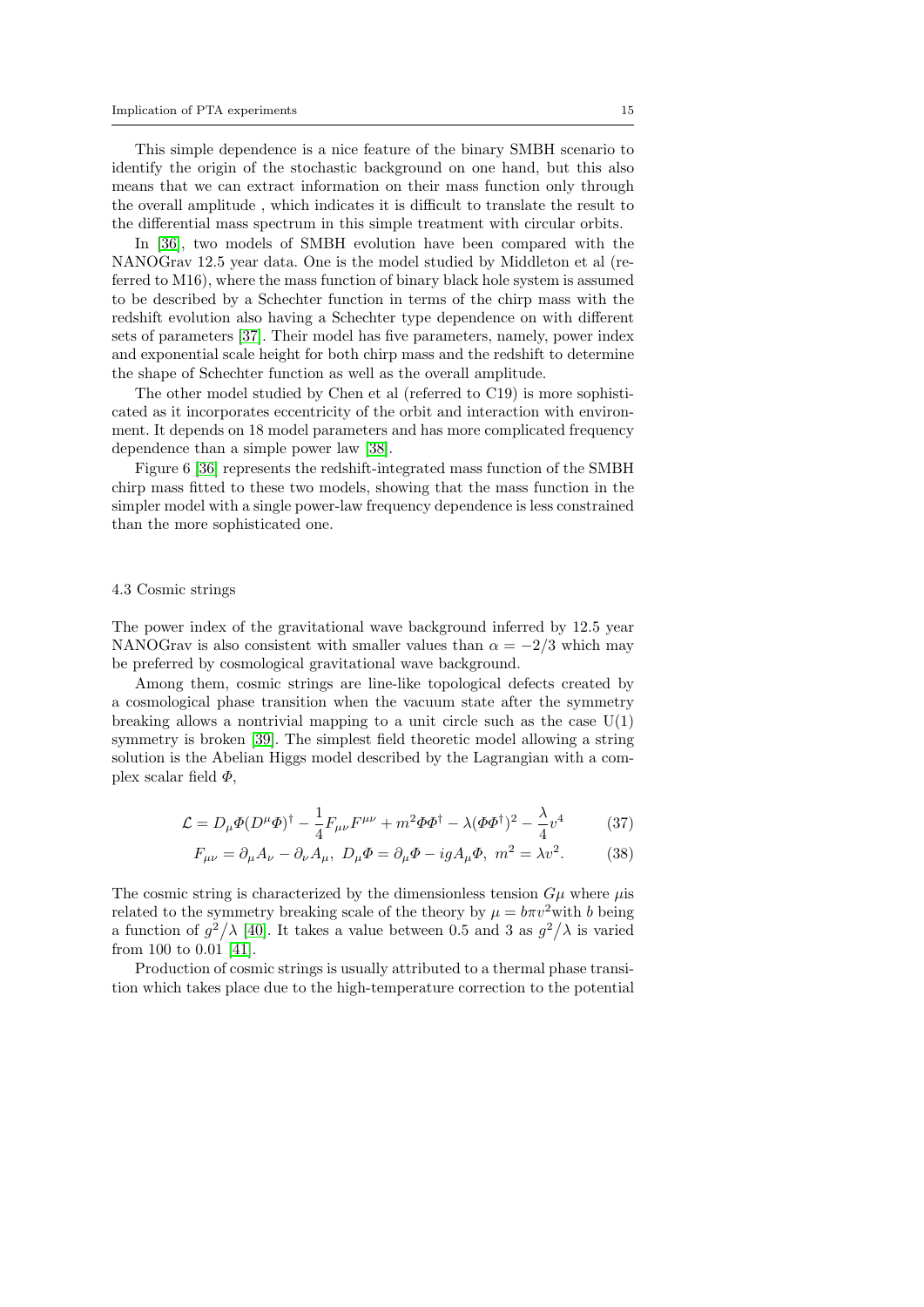[\[42\]](#page-20-41). The critical temperature of the above Abelian Higgs model is

$$
T_c = 7 \times 10^{12} b^{-1/2} \left(\frac{G\mu}{10^{-10}}\right)^{1/2} \text{GeV}
$$
 (39)

which is fairly high compared with typical reheating temperature after cosmic inflation [\[43\]](#page-21-0).

For models with lower reheating temperature, one can still produce strings after inflation if is nonminimally coupled to scalar curvature  $R$  with the term  $\xi \mathcal{R} \Phi \Phi^{\dagger}$  [\[44\]](#page-21-1). Then symmetry is restored during inflation if  $12 \xi H^2 > \lambda v^2$  [\[45\]](#page-21-2), or the tensor-to-scalar ratio satisfies

$$
r > 4 \times 10^{-3} \left(\frac{\lambda}{0.1}\right) \left(\frac{\xi}{1/6}\right) b^{-1} \left(\frac{G\mu}{10^{-10}}\right). \tag{40}
$$

It is known that 80% of the energy of strings are in infinitely long ones and they evolve in the expanding universe intersecting with each other to form loops [\[46\]](#page-21-3). As a result they evolve according to the scaling solution in which there always exists fixed number of infinitely long strings in the horizon volume at each time and loops are formed with the constant comoving rate with the initial length proportional to the formation time as  $\alpha t$ . Numerical simulations show that has an extended spectrum up to  $\alpha \approx 0.1$  [\[47\]](#page-21-4). We take  $\alpha = 0.1$ hereafter as corresponding loops make most important contributions to the gravitational wave background. Loops oscillate and decay by emitting gravitational waves with an energy-loss rate independent of its size,  $\dot{E} = \Gamma G \mu^2$ , where  $\Gamma$  is a constant around 50 [\[48\]](#page-21-5). As a result, a loop formed at  $t_i$  has a length  $\ell(t) = \alpha t_i - \Gamma G \mu(t - t_i)$  at t and emits gravitational wave with a frequency  $f(t) = 2k/\ell(t)$ , where k is a positive integer. It is known that k-th harmonics has an emission rate proportional to  $k^{-4/3}$  [\[49\]](#page-21-6).

Noting that the string loop contributing to the current gravitational wave frequency  $f$  through k-mode emitted at time $t'$  was created at

$$
t_k(t',f) = \frac{1}{\alpha + T G \mu} \left[ \frac{2k}{f} \frac{a(t')}{a(t_0)} + T G \mu t' \right]
$$
(41)

and summing up all the contribution throughout the cosmic evolution, we find the current spectrum of stochastic gravitational wave background

$$
\Omega_{gw}(f) \cong \sum_{k} \frac{4\pi k^{1/3} \Gamma(G\mu)^2}{27H_0^2 f} \int_{t_f}^{t_0} dt' \frac{C_{eff}(t_k)}{t_k^4} \left(\frac{a(t')}{a(t_0)}\right)^5 \left(\frac{a(t_k)}{a(t')}\right)^3 \Theta(t_k - t_f) \tag{42}
$$

where  $t_f$  is the onset of the scaling regime.  $C_{eff}$  is a factor representing the dependence of the scaling solution on the cosmic expansion law [\[50\]](#page-21-7). We find  $C_{eff} = 5.4(0.39)$  in radiation (matter) dominated regime.

Figure 7 shows the energy spectrum of stochastic background fitted to the 12.5 year NANOGrav data assuming that they are entirely from cosmic string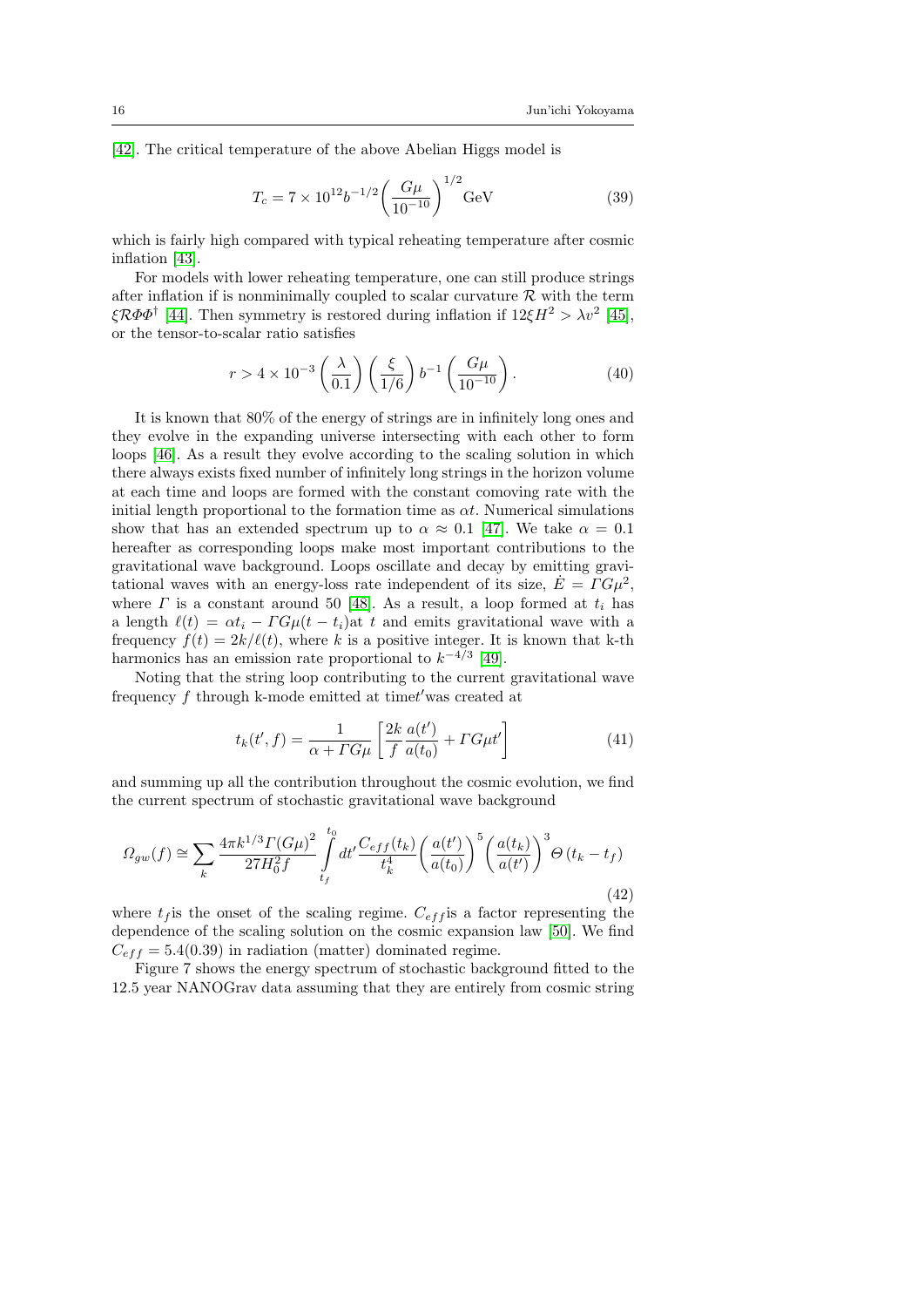

Fig. 7 Spectrum of stochastic gravitational wave back ground generated by cosmic string networks in the scaling regime fitted to the 12.5 year NANOGrav data assuming that their signal entirely comes from strings. Taken from [\[51\]](#page-21-8).

signals, where it is found that 68If we allow variation of  $\alpha$ , even wider range of tension is consistent [\[52\]](#page-21-9).

The stochastic background extended to higher frequencies as seen in Fig. 7 will cause big noise sources for the future space-based laser interferometers such as LISA, TianQin, Taiji, and DECIGO as well as to the Einstein Telescope [\[53\]](#page-21-10). Before reaching the era of the next and next-to-next detectors, however, once the world-wide network of currently available ground-based detectors, namely, aLIGO, aVirgo, and KAGRA (LVK) are in full operation with their respective design sensitivity, we can probe stochastic background to the level well below  $\Omega_{gw}(f) < 10^{-9}$  [\[54\]](#page-21-11) and touch the "NANOGrav curve" in Fig. 7. Thus the cosmic string scenario may be verified even with the current technology.

Even if LVK did not observe the stochastic signal, however, it would not necessarily mean that cosmic string scenario would not work, because Fig. 7 is depicted under the assumption that waves relevant to LVK observation were created under radiation domination. If the reheating temperature after inflation is sufficiently low, they would have been created during the inflaton's oscillation regime when the cosmic expansion law was the same as in the matter domination, and the energy spectrum would acquire suppression factor proportional to  $f^{-2}$  [\[55\]](#page-21-12). I estimate the upper bound on the reheating temperature is around 400GeV in the case NANOGrav observation is entirely due to cosmic strings but LVK in full operation does not find any stochastic background.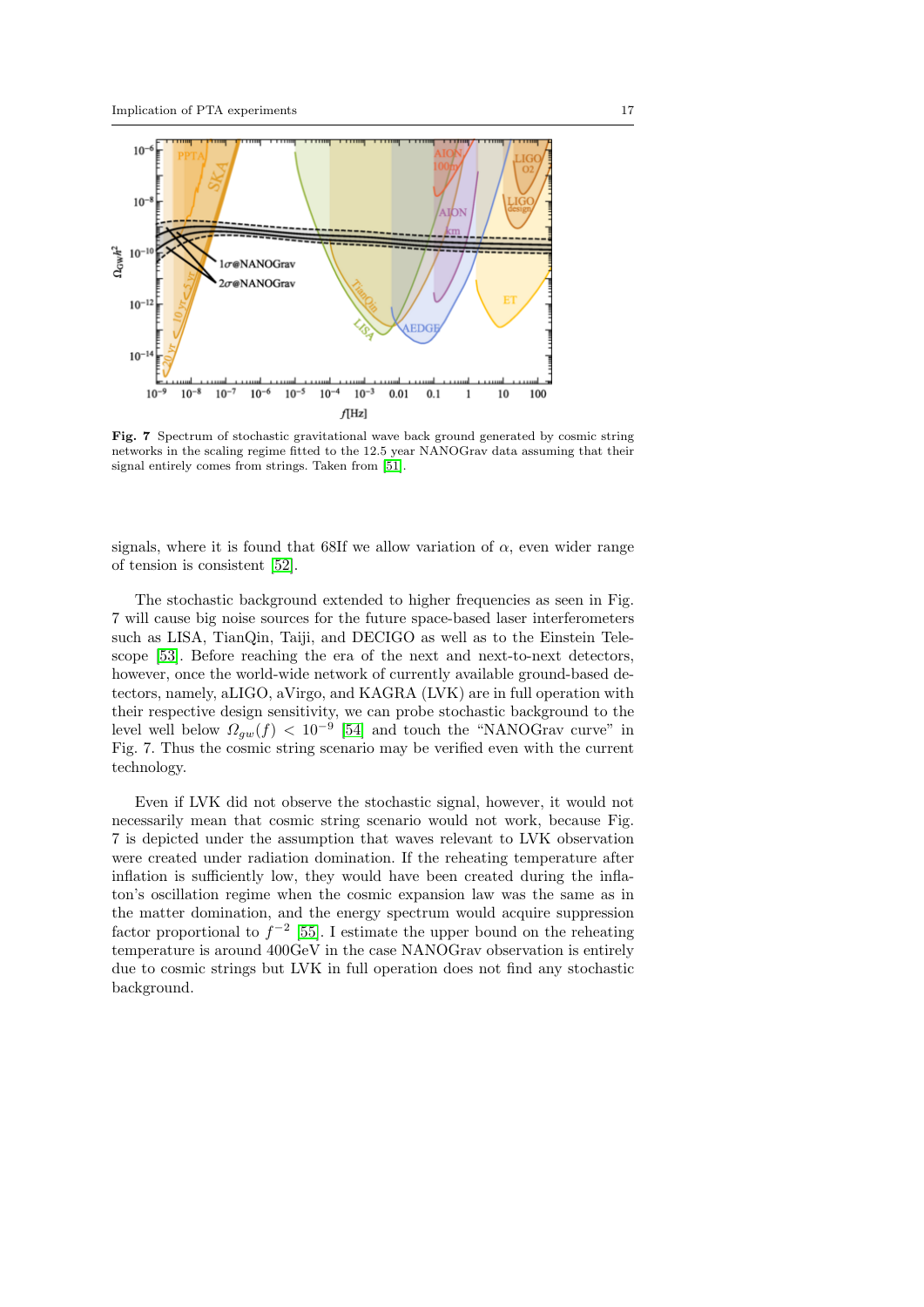#### 4.4 Tensor perturbation from inflation

Cosmic inflation in the early universe is an indispensable ingredient of modern cosmology to realize big and old universe filled with hierarchical structures [\[43\]](#page-21-0). During inflation, each Fourier mode of tensor perturbation defined in (6),  $h_A(f, \mathbf{n})$ , satisfies the Klein-Gordon equation for a massless field, and can be quantized in the same way as a massless scalar field minimally coupled to gravity. As a result, it acquires nearly scale-invariant dispersion given by

$$
\frac{4\pi k^3}{(2\pi)^3} \left\langle \left| \tilde{h}_A(f, \mathbf{n}) \right|^2 \right\rangle \equiv \mathcal{P}_T(k) = 64\pi G \left( \frac{H(t_k)}{2\pi} \right)^2,\tag{43}
$$

where the pre-factor on the left-hand side is the phase space density with  $k = 2\pi f$  and 64 $\pi$ Goriginates from the normalization factor of the Einstein-Hilbert action through canonical quantization procedure [\[56\]](#page-21-13). The spectral index of the tensor perturbation is defined by

$$
n_t \equiv \frac{d\mathcal{P}_T(k)}{d\ln k} = -2\varepsilon_H, \ \varepsilon_H \equiv -\frac{\dot{H}}{H^2}.
$$
 (44)

Here  $H(t_k)$  is the Hubble parameter during inflation when the comoving wavenumber  $k = 2\pi f$  left the Hubble horizon during inflation.

In the exact de Sitter background we find a scale-invariant spectrum with  $n_t = 0$ . In vast majority of inflation models  $n_t$  takes a small negative value as  $n_t > 0$  means violation of null energy condition. Since CMB imposes a stringent constraint on the amplitude of gravitational waves or tensor perturbations on large scales we need a positive tensor spectral index if we wish to account for the NANOGrav observation in terms of inflationary tensor perturbation. At the same time we must suppress higher frequency stochastic background as aLIGO has already obtained a constraint more stringent than that imposed by successful big bang nucleosynthesis (BBN), namely,  $\Omega_{gw} < 6 \times 10^{-8}$  for a flat spectrum [\[58\]](#page-21-14). This can be achieved by prolonged reheating phase after inflation with a low reheating temperature as mentioned in the last subsection.

Parametric analysis blind to specific models has been done in [\[59\]](#page-21-15) and we can read off range of parameters required to explain the NANOGrav data by focusing on the border line of pulsar constraints. As a result, the possible positive detection can be explained by an inflation model with a large tensor spectral index  $n_t \approx 0.9$  and low reheating temperature  $T_R \leq \mathcal{O}(\infty^{6})$  GeV.

Such a blue tensor spectrum may be realized in G-inflation [\[60\]](#page-21-16) [\[61\]](#page-21-17) [\[62\]](#page-21-18) or Gauss-Bonnet inflation [\[63\]](#page-21-19). Both of them can be analyzed using the generalized G-inflation framework [\[64\]](#page-21-20). A relatively simple model to explain 12.5year NANOGrav data by tensor perturbation of quantum origin has been proposed by Tahara and Kobayashi making use of only G2 and G3 generalized galileon functions [\[65\]](#page-21-21).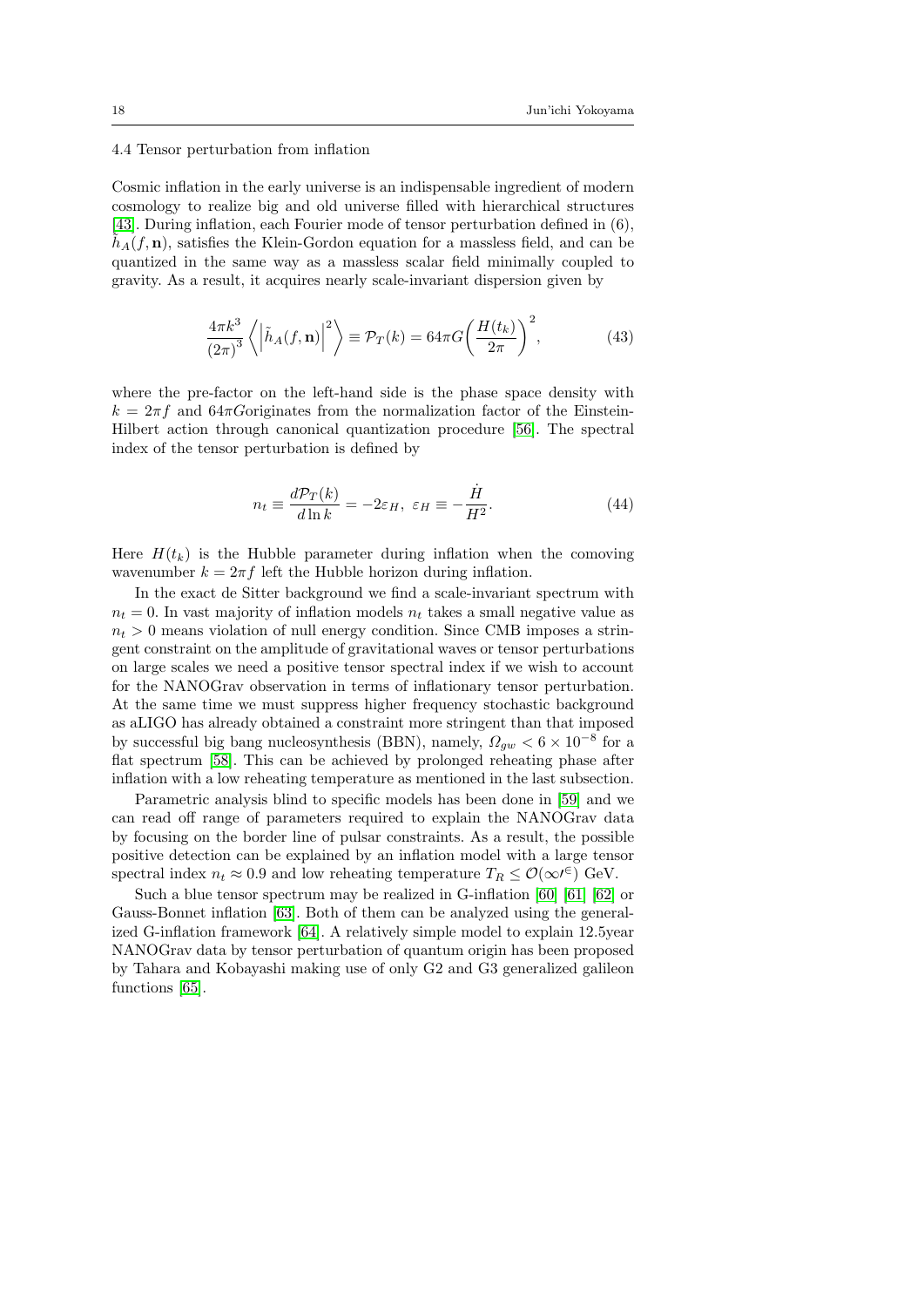4.5 Tensor perturbation generated by second-order scalar perturbations from inflation

During inflationary expansion in the early universe, curvature perturbations are generated in a similar manner to tensor perturbation [\[66\]](#page-21-22). Although the simplest canonical slow-roll models predict nearly scale-invariant spectrum, nontrivial dependence of curvature perturbation on the scalar field model makes it possible to realize much larger amplitudes on smaller scale while preserving the consistency with CMB observations which determine the amplitude of the curvature perturbations of order of on large scale [\[57\]](#page-21-23). In particular, if slow-roll parameters satisfy a certain condition, the would-be decaying mode of the curvature perturbation can grow even after horizon exit, and can result in an enhanced spectrum on some specific scales [\[67\]](#page-21-24). If this happens, although tensor and scalar perturbations are decoupled at the level of linear perturbation, second-order effect may generate an appreciable amplitude of tensor perturbations [\[68\]](#page-21-25) [\[69\]](#page-21-26). This feature, pioneered in [\[70\]](#page-21-27) [\[71\]](#page-21-28), has been extensively discussed recently in relation to the formation of primordial black holes (PBHs) [\[72\]](#page-21-29) [\[73\]](#page-21-30) which also requires high amplitude density perturbation of order of 0.1.

PBHs are produced when a region with a large density perturbation of order of unity falls in the horizon in the early universe dominated by radiation [\[74\]](#page-21-31) [\[75\]](#page-21-32). Its mass is of order of the horizon mass

$$
M_{PBH} \sim \frac{c^3 t}{G} \sim M_{\odot} \left(\frac{t}{10^{-5} \text{ sec}}\right)
$$
 (45)

at formation. Spectrum of density perturbation with a peak realizing formation of PBHs with mass creates stochastic gravitational wave background at the typical frequency

$$
f_{GW} \cong 9 \left(\frac{M_{PBH}}{M_{\odot}}\right)^{-1/2} \text{nHz.}
$$
 (46)

Hence gravitational wave background of nano-hertz range is an important probe of PBHs around the solar mass. In particular, as the observation time gets longer, we will be able to constrain lower frequency background, so that we can eventually probe the mass range of the binary black holes observed by advanced LIGO and advanced Virgo.

The possible positive detection of the background by NANOGrav collaboration has somewhat affected this strategy as a number of authors have proposed to attribute it to the positive signature of the existence of PBHs. Among them, Kohri and Terada [\[76\]](#page-21-33) argue that NANOGrav may suggest the presence of PBHs around the solar mass, while Luca, Franciolini, and Riotto [\[77\]](#page-21-34) suggest a spectrum of curvature perturbation predicting PBHs with a wide range of masses which as a whole constitute all the dark matter. Vaskonen and Veermäe [\[78\]](#page-21-35) take into account the effect of critical phenomenon on the mass function of PBHs and obtained a comprehensive contour constraining the average mass and the abundance of PBHs in terms of the amplitude and slope of the gravitational wave background.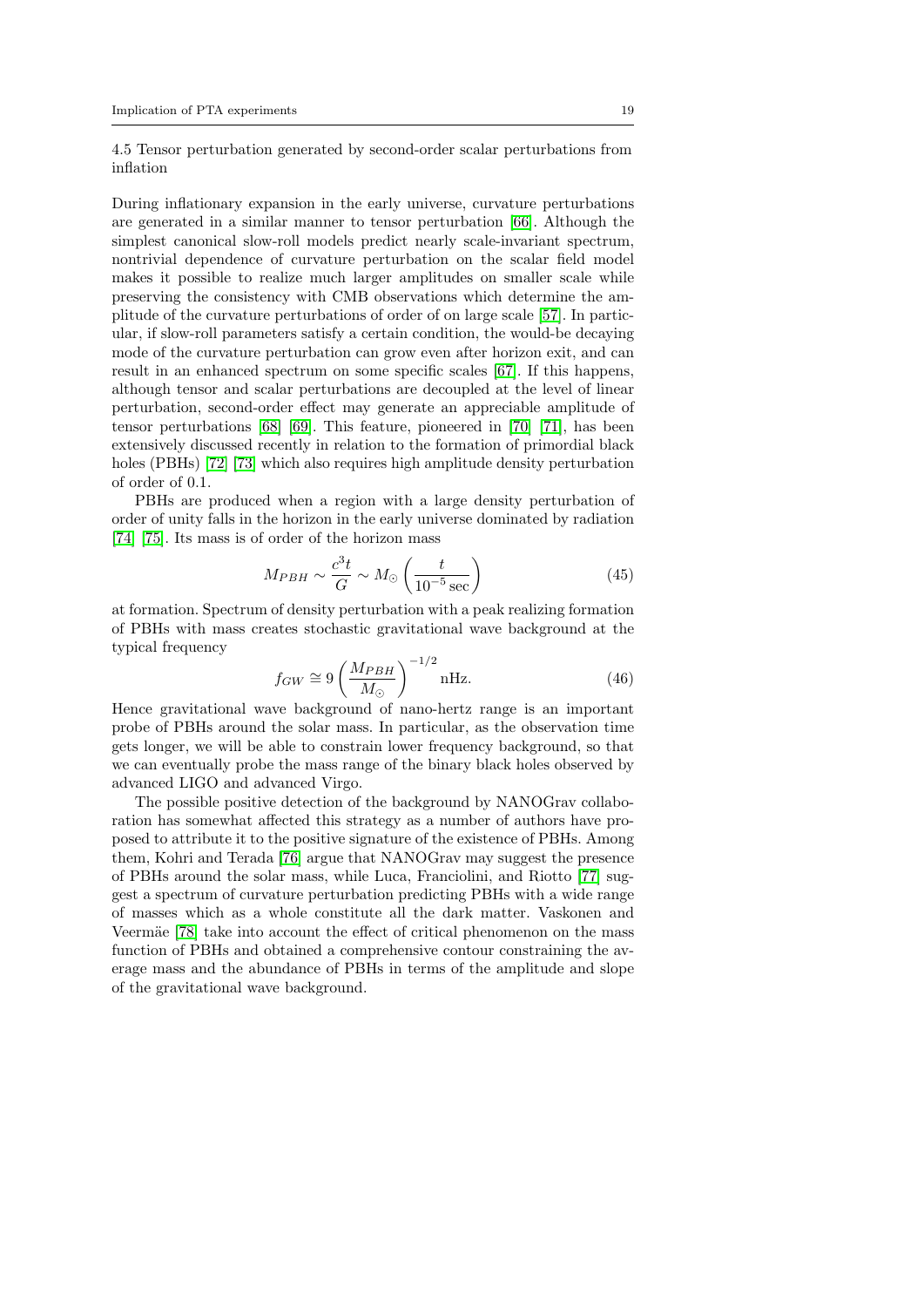All these three works use a formula first obtained by Carr [\[79\]](#page-21-36), which is often called Press-Schechter type formula even though it is not based on their theory [\[80\]](#page-21-37), to relate the abundance of PBHs and the amplitude of density perturbations. It is desirable to reanalyze the problem under the improved mass function recently proposed [\[81\]](#page-21-38) [\[82\]](#page-21-39) including the dependence on the choice of the window function [\[83\]](#page-21-40) [\[84\]](#page-21-41).

#### 4.6 First order phase transition

Quantum field theory with spontaneous symmetry breaking may induce a cosmological phase transition in the early universe due to the high temperature or high curvature effects. If a first-order phase transition takes place, it provides several sources of gravitational waves, namely, collisions of true vacuum bubbles, sound waves, and turbulences [\[85\]](#page-21-42). In order to produce gravitational waves at nano-hertz frequencies, the phase transition must have taken at a temperature around 10-100MeV. In the standard model of particle physics, only QCD phase transition is relevant in this energy scale, but it is already known to be a cross over without appreciable production of gravitational radiation. Hence new theoretical input such as a dark sector inducing a dark phase transition is required [\[86\]](#page-21-43) [\[87\]](#page-21-44).

### 4.7 Turbulence in magnetohydrodynamics

It is known that magnetohydrodynamics (MHD) turbulence in the early universe may induce stochastic gravitational wave background. For example, turbulence in the plasma and magnetic fields produced by a first-order phase transition at the electroweak scale may generate gravitational waves detectable by LISA [\[88\]](#page-21-45). In order to create gravitational waves relevant to NANOGrav observation in the same manner, we need a first-order QCD phase transition. Although such a possibility is interesting as we may relate the observation of gravitational waves with primordial magnetic fields, some new physics is required to realize such a phase transition [\[89\]](#page-21-46).

### 5 CONCLUSION

In this article, I have briefly introduced a basic framework to observe gravitational waves by pulsar timing experiments and possible interpretations of the latest 12.5year observation of NANOGrav collaboration which reports a positive common spectrum signature that may be a hint of finite stochastic gravitational wave background in the nano-hertz frequency range. At present it is not guaranteed that the observed hint is due to the isotropic stochastic background of gravitational waves as the characteristic Hellings-Downs curve of angular correlation [\[18\]](#page-20-17) has not been confirmed. Furthermore, most of the preferred amplitude of NANOGrav observation is in tension with the upper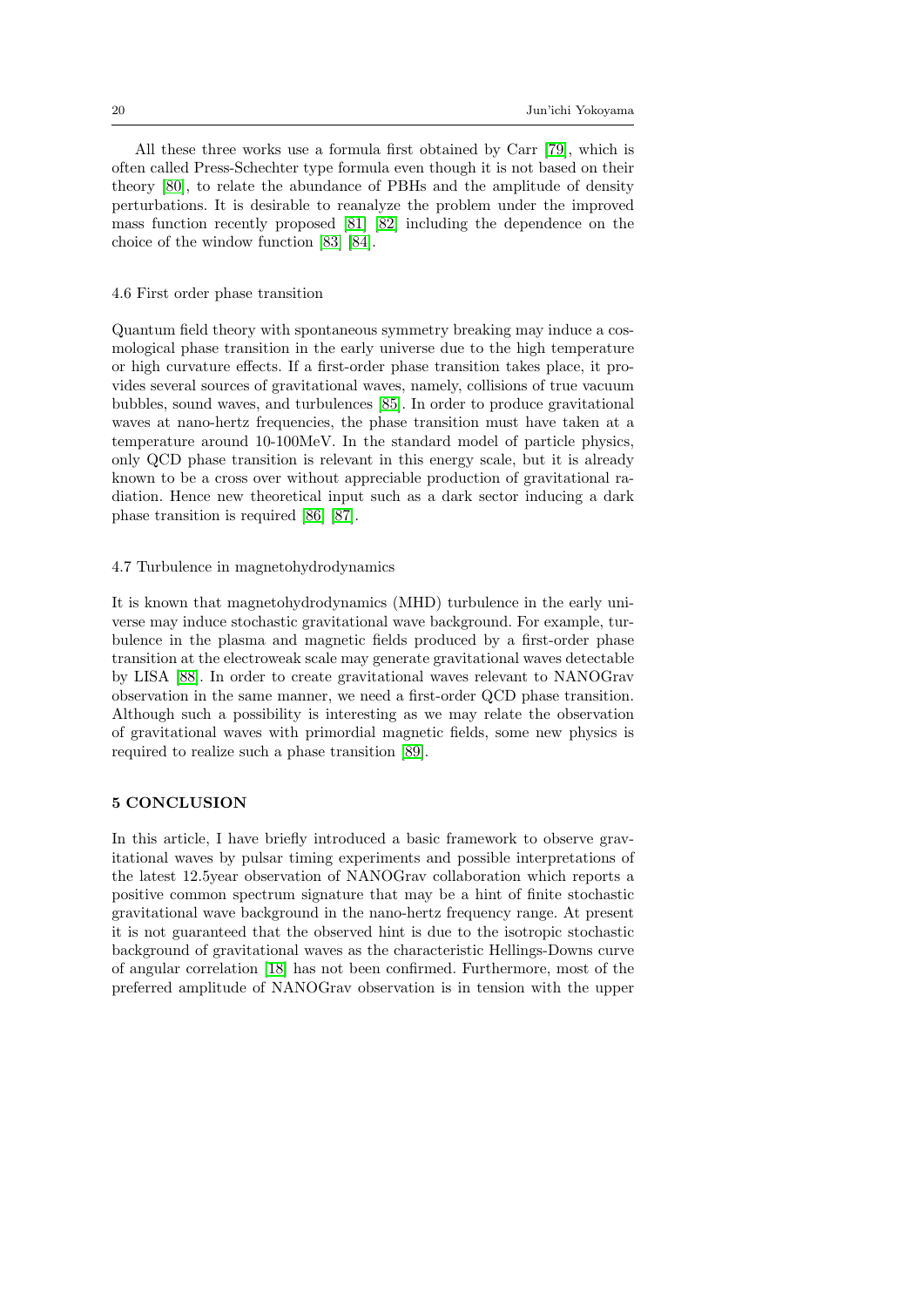bound which has been obtained by PPTA, although they turn out to be consistent with each other allowing the uncertainties in ephemeris modeling. Hence we should continue careful study both on observational and theoretical analyses [\[90\]](#page-21-47).

Acknowledgements The author wishes to thank Joe Simon, Vicky Kaspi, Alberto Sesana, and Hannah Middleton and their collaborators for allowing to use their figures. This work is supported by JSPS KAKENHI Grant JP20H05639 and Innovative Area JP20H05248.

#### References

- <span id="page-20-0"></span>1. J. Aasi et al., Class. Quant. Grav. 32(2015)074001
- <span id="page-20-1"></span>2. F. Acernese et al., Class. Quant. Grav. 32(2015) 024001.
- <span id="page-20-2"></span>3. T. Akutsu et al., Nature Astron. 3(2019)35.
- <span id="page-20-3"></span>4. B.P. Abbott et al., Phys. Rev. Lett. 116(2016)061102
- <span id="page-20-4"></span>5. B.P. Abbott et al., LIGO and Virgo collaborations, Phys. Rev. Lett. 119(2017)161101
- <span id="page-20-5"></span>6. B.P. Abbott et al., Astrophys. J. 848(2017)L13
- <span id="page-20-6"></span>7. P. Amaro-Seoane et al. 1702.00786.
- <span id="page-20-7"></span>8. P. McNamara, S. Vitale, and K. Danzmann, Class. Quant. Grav. 25(2008)114034
- <span id="page-20-8"></span>9. M. Armano et al., Phys. Rev. Lett. 116(2016)231101
- <span id="page-20-9"></span>10. S. Kawamura et al. Class. Quant. Grav. 28(2011) 094011.
- <span id="page-20-10"></span>11. K. Nakayama, S. Saito, Y. Suwa, and J. Yokoyama, JCAP 06(2008)020.
- <span id="page-20-11"></span>12. S. Kuroyanagi, K. Nakayama, and J. Yokoyama, PTEP 2015(2015)013E02.
- <span id="page-20-12"></span>13. W.R. Hu and Y.L. Wu, Natl. Sci. Rev. 4(2007)685.
- <span id="page-20-13"></span>14. J. Luo et al. Class. Quant. Grav. 33(2016)035010.
- <span id="page-20-14"></span>15. A. Hewish, S.J. Bell, et al. Nature 217(1968)709.
- <span id="page-20-15"></span>16. T.M. Tauris et al. PoS(AASKA14)039 (2015), arXiv 1501.00005.
- <span id="page-20-16"></span>17. M. Maggiore, "Gravitaional Waves" vols 1 and 2, Oxford (2008, 2018).
- <span id="page-20-17"></span>18. R.W. Hellings and G.S. Downs, Astrophys. J. 265(1983)L39.
- <span id="page-20-18"></span>19. R. van Haasteren, Y. Levin, P. McDonald, and T. Lu, MNRAS 395(2009)1005.
- <span id="page-20-19"></span>20. M. Anholm, S. Ballmer, J.D.E. Creighton, L.A. Price, and X. Siemens, Phys. Rev. D79(2009)084030.
- <span id="page-20-20"></span>21. X. Siemens, J. Ellis, F. Janet, and J.D. Romano, Class. Quant. Grav. 30(2013)224015.
- <span id="page-20-21"></span>22. S.J. Chamberlin et al., Phys. Rev. D91(2015)044048.
- <span id="page-20-22"></span>23. H. Jeffreys, "Theory of Probability" Oxford (1961).
- <span id="page-20-23"></span>24. S. Detweiler, Astrophys. J. 234(1979)1100.
- <span id="page-20-24"></span>25. G. Desvignes et al., MNRAS 458(2016)3341.
- <span id="page-20-25"></span>26. D.J. Reardon et al., MNRAS 455(2016)1751.
- <span id="page-20-26"></span>27. Z. Arzoumanian et al., Astrophys. J. Suppl. 235 (2018) 37.
- <span id="page-20-27"></span>28. B.B.P. Perera et al., MNRAS 490(2019)4666.
- <span id="page-20-28"></span>29. Md.F. Alam et al., Astrophysical J. Suppl 252(2021)4, arXiv 2005.06490.
- <span id="page-20-29"></span>30. Z. Arzoumanian et al., Astrophys. J. Lett 905(2020)L34, arXiv 2009.04496.
- <span id="page-20-30"></span>31. J. Kormendy and L.C. Ho, Ann. Rev. Astron. Astrophys. 51(2013)511.
- <span id="page-20-31"></span>32. M. Rajagopal and R.W. Romani, Astrophys. J. 446 (1995)543.
- <span id="page-20-32"></span>33. M. Enoki, K.T. Inoue, M. Nagashima and N. Sugiyama, Astrophys. J. 615(2004)19.
- <span id="page-20-33"></span>34. E.S. Phinney, (2001) [astro-ph/0108028.](http://arxiv.org/abs/astro-ph/0108028)
- <span id="page-20-34"></span>35. A. Sesana, MNRAS 433(2013)L1.
- <span id="page-20-35"></span>36. H. Middleton et al. MNRAS 502(2021)L99.
- <span id="page-20-36"></span>37. H. Middleton et al. MNRAS 455(2016)L72
- <span id="page-20-37"></span>38. S. Chen, A. Sesana, and C.J. Conselice, MNRAS 488(2019)401.
- <span id="page-20-38"></span>39. A. Vilenkin and E.P.S. Shellard, "Cosmic strings and other topological defects," Cambridge (1994).
- <span id="page-20-39"></span>40. H.B. Nielsen and P. Olesen, Nucl. Phys. B61 (1973)45.
- <span id="page-20-40"></span>41. E.W. Kolb and M.S. Turner, "The Early Universe" CRC press (1990).
- <span id="page-20-41"></span>42. T. Kibble, J. Phys. A9(1976)1387.